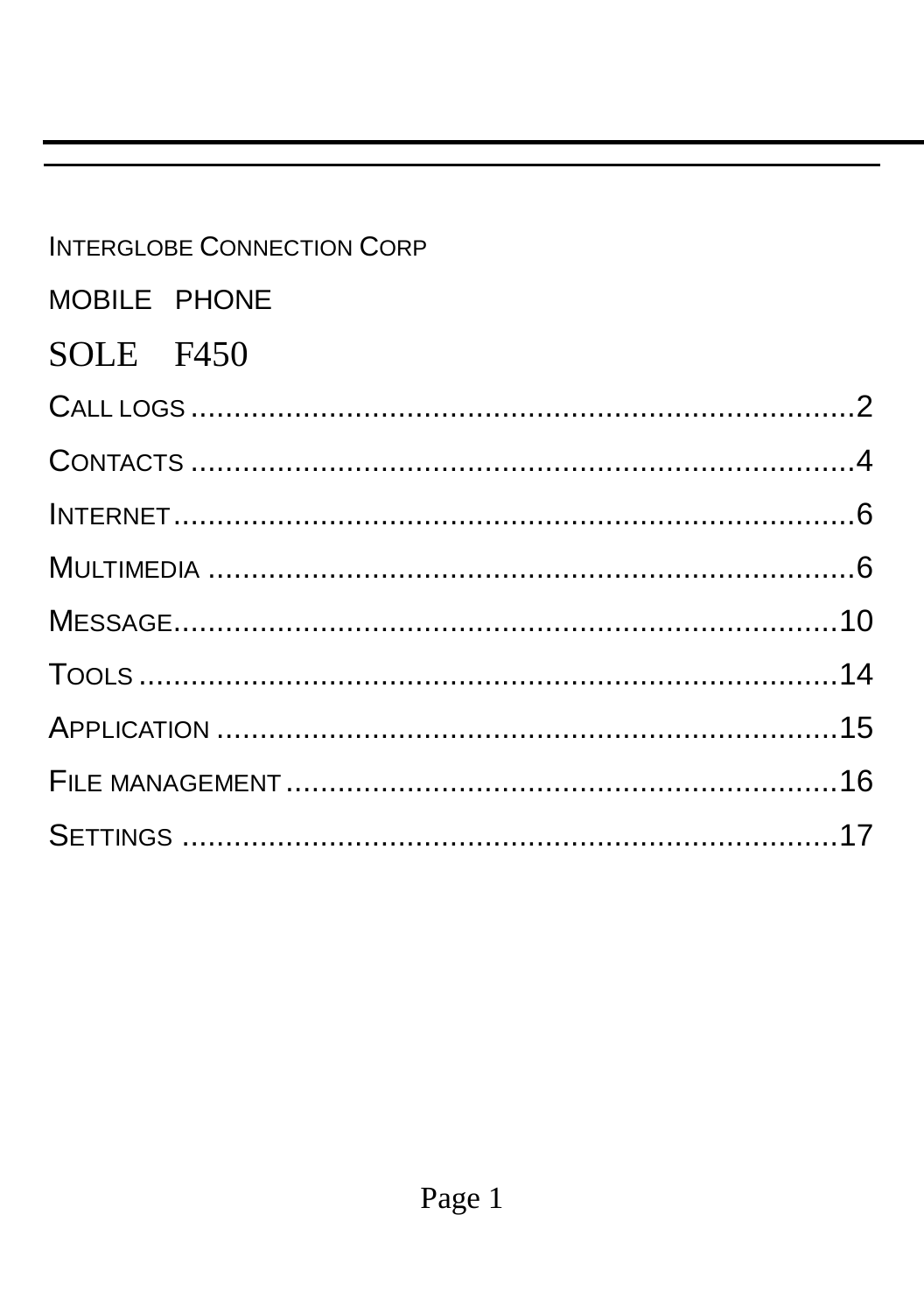# **Call logs**

<span id="page-1-0"></span>You can view your recent call situation.

**[Dialed calls]:** Show all dialed calls list, select a view after a dialed calls occurred in the date and time, phone number and times.

**[Received calls] :**Show all answered the phone list, select a view after a phone that has the date and time of occurrence, telephone number, frequency,

**[Missed calls] :**Show all missed calls list, select a view after a missed call occurred the date and time, phone number and times.

**[Rejected calls]** Show all refused to answer the phone list, select a view after a missed call occurred the date and time, phone number and times.

Press the OK soft key to enter the options menu can be more than the number of call records in the following: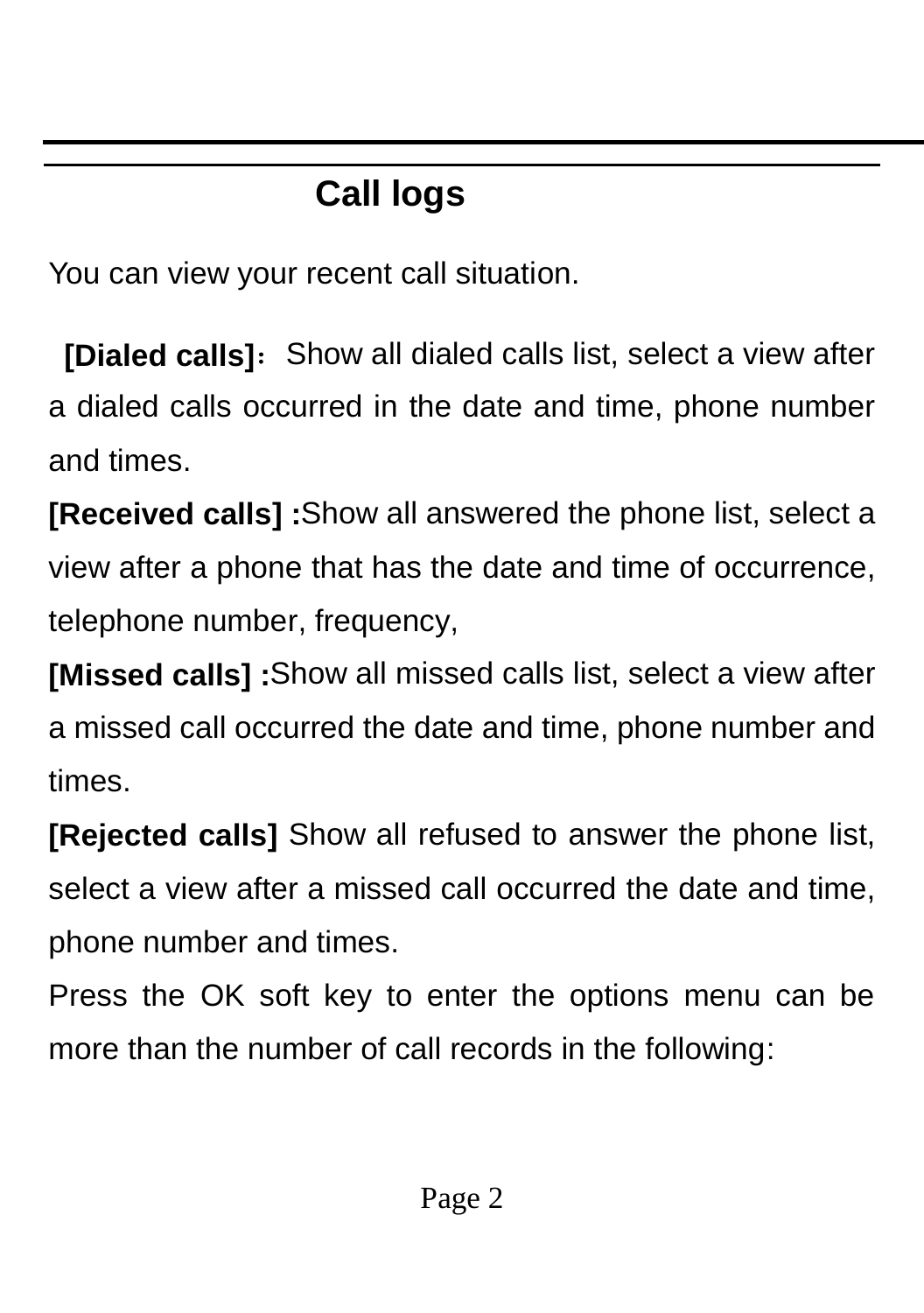- ◆ Details: View the current record date, time, type.
- ◆ Call: call the current number.
- ◆ Save: You can save the current record to the phone or SIM card
- ◆ Send Message: send the current record of SMS or MMS
- ◆ Add to existed contacts: the number of the record the name added to the existing record which
- ◆ Add to blacklist: the current record to reject a call which
- ◆ Delete: Delete the currently selected record
- ◆ Delete All: delete all call records

**[Delete all]:** Delete all call records

**[Call times]:** Last time zero starting time for last call statistics, a total of dialed calls, received calls, all calls total, all the time can also be zero.

#### **[Call cost]**

- ◆ Total cost: check the total call charges
- ◆ Max cost: set the call limit
- ◆ Price per unit: Edit SIM phone rates.
- Reset cost: be clear on the meter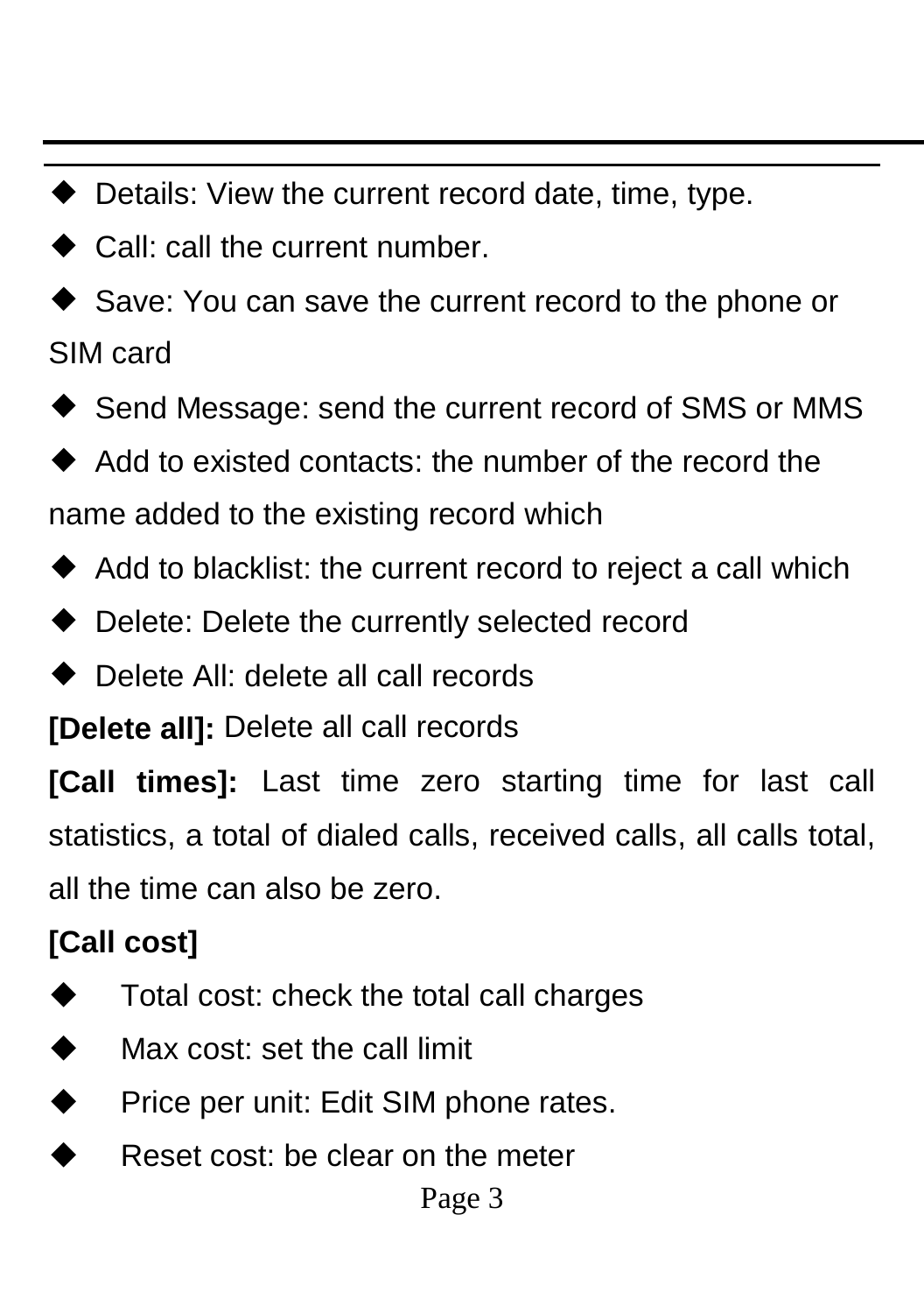<span id="page-3-0"></span>**[GPRS counter]**:display the SIM card GPRS data.

#### **Contacts**

You have 2 phonebooks in this mobile phone: SIM card and the mobile. The mobile can store 100 phone numbers and the SIM card's capacity depends on its type.

I In standby mode, enter a number, press the call key pieces to make a call, press the OK key to save

If 'To SIM 1/2' is selected, users can edit name and number.

If 'To phone' is selected, the user can edit the name, mobile number, home number, e-mail address, image, ringtone, caller groups

Into the phone book list, the list on the left displays a small icon indicates that the record exists SIM card or mobile phone, the right is the record of the name and number information.

Page 4 Standby mode, press the right soft key to enter into the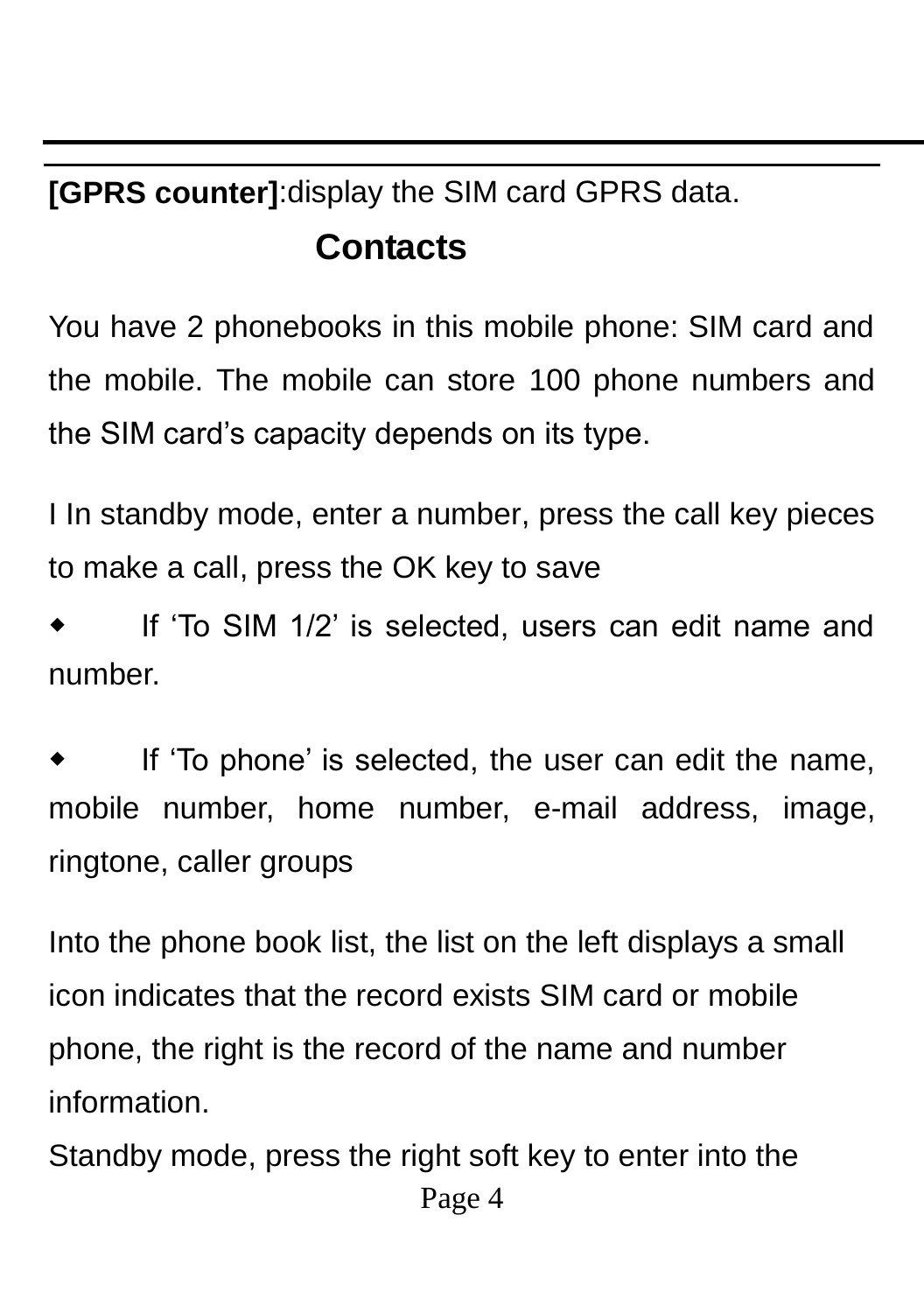address book or from the menu

Into the address book, do the following:

**[New]:** Selection into the select group interface: into the phone or SIM card.

**[Search]:** Enter the contact name and press the Enter key to find

**[Write Message]:** Choose to write messages into the appropriate function interface

**[Call]:** Choose to allocate or direct IP dialing

**[Delete]:** choose to delete the selected contact record

**[Mark]:** marker-all or the currently selected record

**[Copy]:** Select Copy to SIM, or cell phone or storage card

### **[Others]**

[Caller ID]: Query and edit the phone numbers

[Memory status]: Query the current SIM card and mobile phone storage capacity

[Single line display]: ring Contact records show single or double lines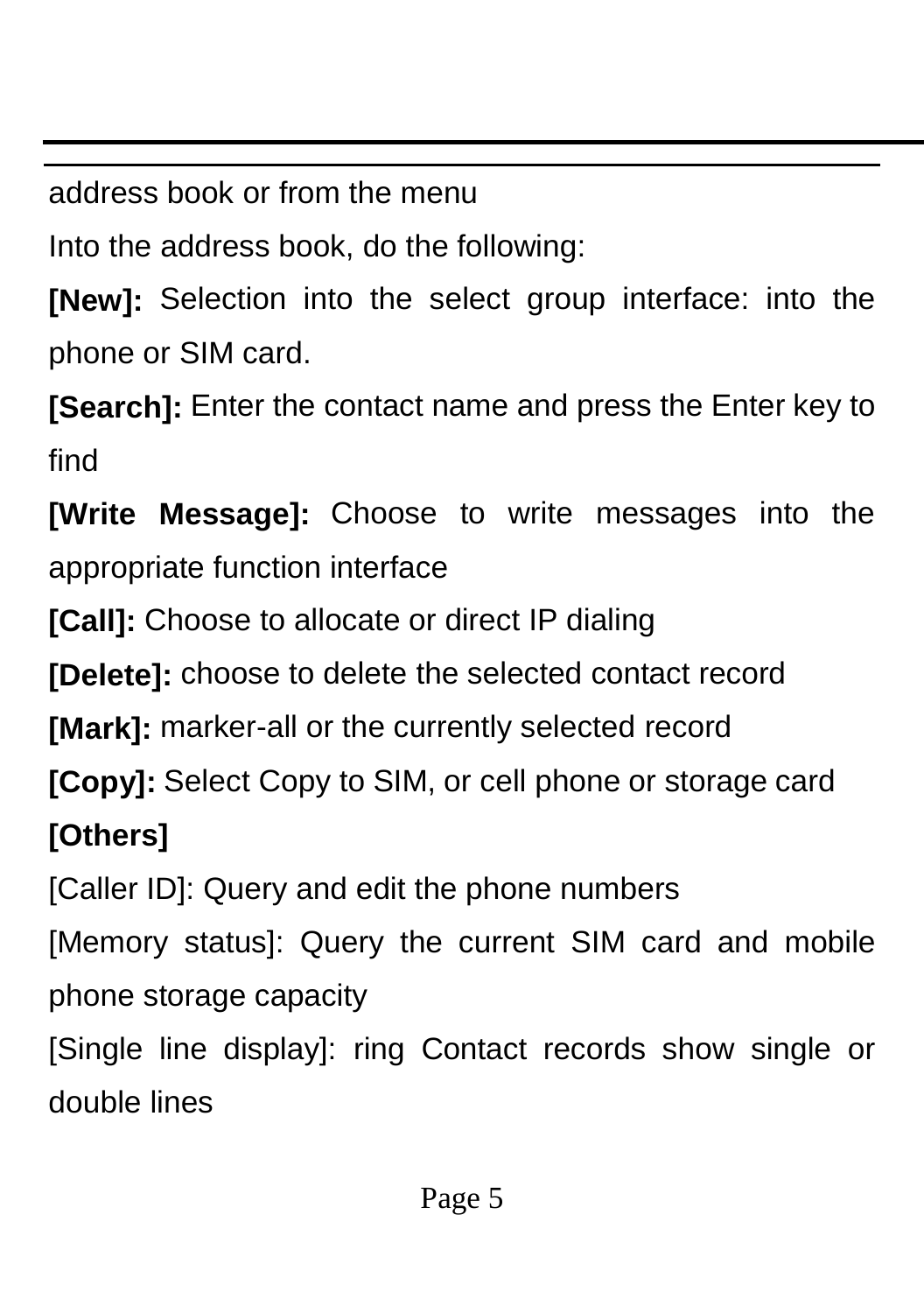# **Internet**

<span id="page-5-0"></span>[Open] Go to the URL or Homepage [Current page] Setting of current page [Send connection] Send the connection using the SMS [Bookmarks] View or operate the bookmark [History] Mobile recently logged in the menu page is saved, you can directly select the records inside the surf [Offline pages] Throughout the course of mobile browsing, save the snapshot shown here [Tools] Clear cache or cookies [Exit] Exit the page

# **Multimedia**

<span id="page-5-1"></span>【**Camera**】The phone supports photo, so you can capture your favorite scenes anywhere. Photos will be saved in the phone comes with a file system, photographs as JPG format, you can phone provides photographs sent to a computer via USB connection to view, can also be set Image for the standby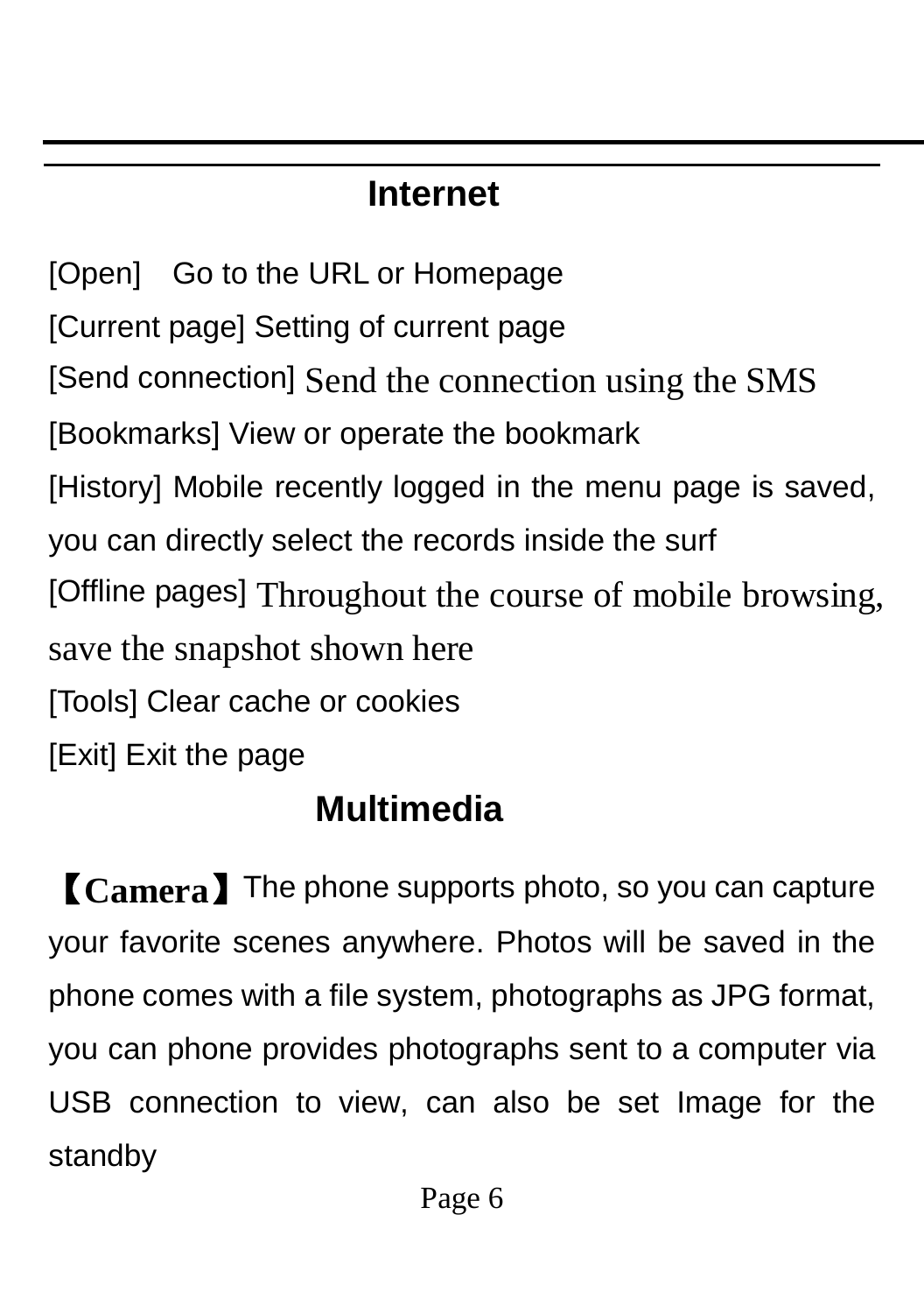**Note**:**This function can work without driver under Windows XP by directly connecting your mobile to the computer**

[Gallery]: View the pictures [Settings] Set camera parameters [Storage]: Choose a photo is stored

# 【**Audio player**】

Play audio files, MP3 songs; to play audio files, MP3 songs, press the Up and Down keys to adjust the volume, press the left and right keys to select the present, the next song, press the OK button for the on / off Music [Music list]: Into playlist interface. Can be added to the play list editing and other operations [Music mark]: Bookmarks in the music songs in the operations (including play / delete / multiple selection delete / rename / details and other operations) [Add]: Add songs or music playlist bookmark [Set as ringtone]: The song is set to call or alarm tone [Play mode]: Select play modes: single repeat, all repeat or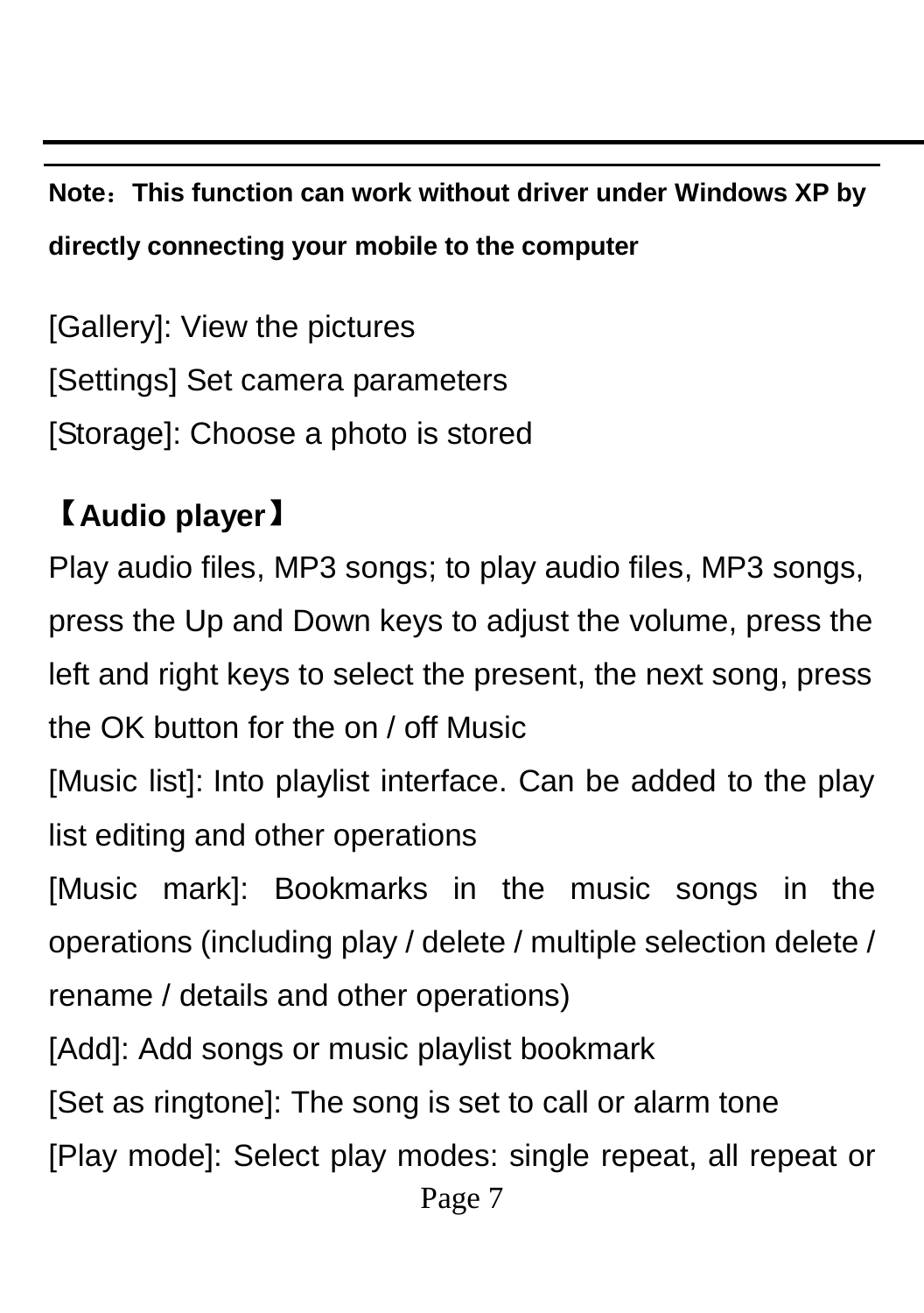random

[Settings]:

- Equalizer: Choose a variety of equalizer effects
- Display setting: Select Open the Spectrum

[Open review] Function of review

[Exit]: Exit menu audio player

## 【**Video player**】

[Play list] list stored in the player's video files

Play: Play the selected videou file

Add video: side the storage space from the phone to add video files

Update list: update the current playlist

Delete from list: Delete the currently selected from the list of video files

Details: View detailed information on the currently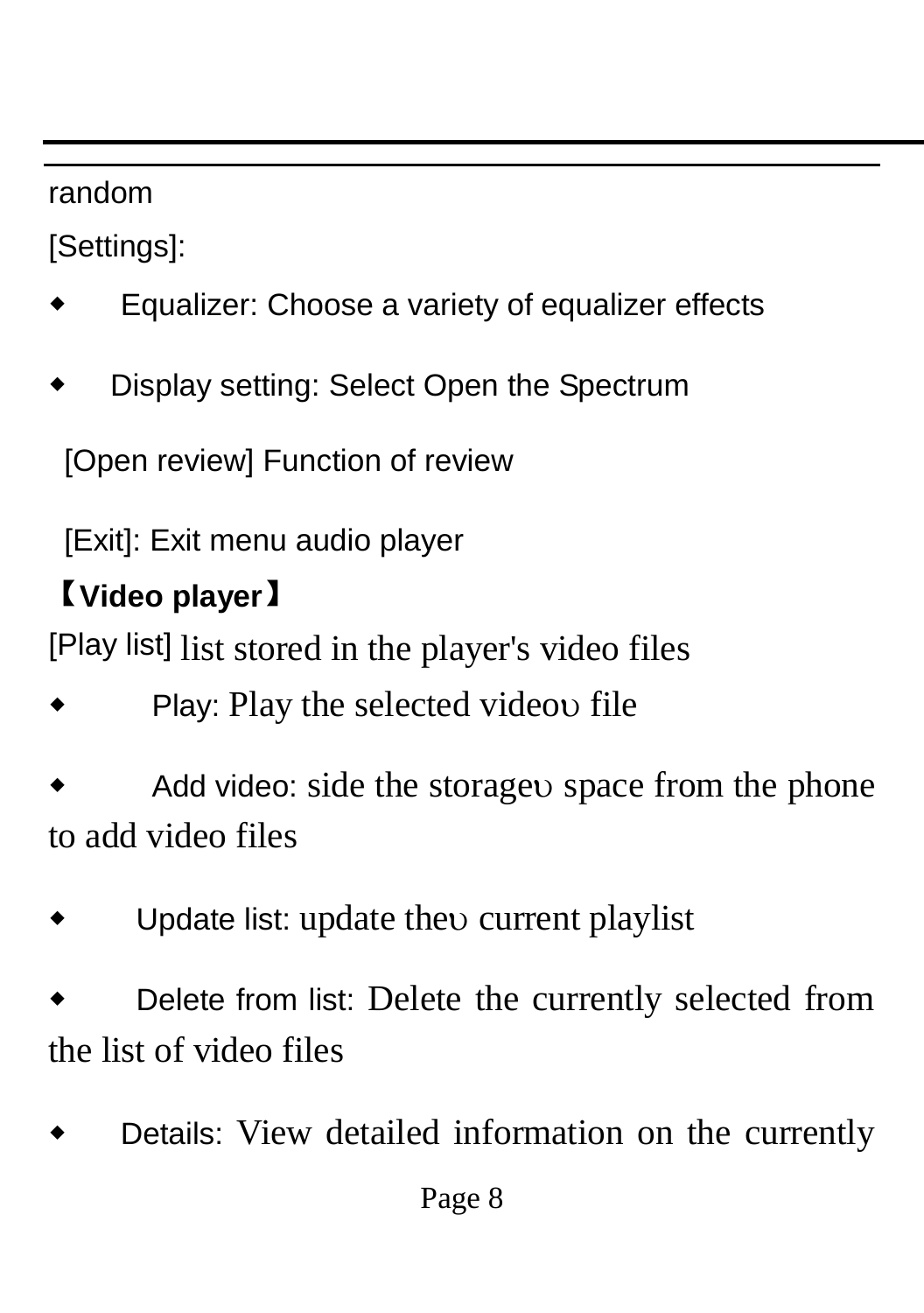## selected video

- Set as: Set for the switch machine animation
- Mark: Select a single tag or all, and then operate

[Full screen play] full-screen video playback on the current

[Order play] Select whether to open the playlist on the current order of play inside the video file

[Video application] set to turn off the animation or animation

[File attribute] View the current video for more information.

# 【**FM radio**】

[Auto search and save]: Channel auto search and save [Channel list]: View channel list [Save]: Save the channel to the channel list [Manual search]: Manually enter the channel and find [Open speaker] Choose whether to open the microphone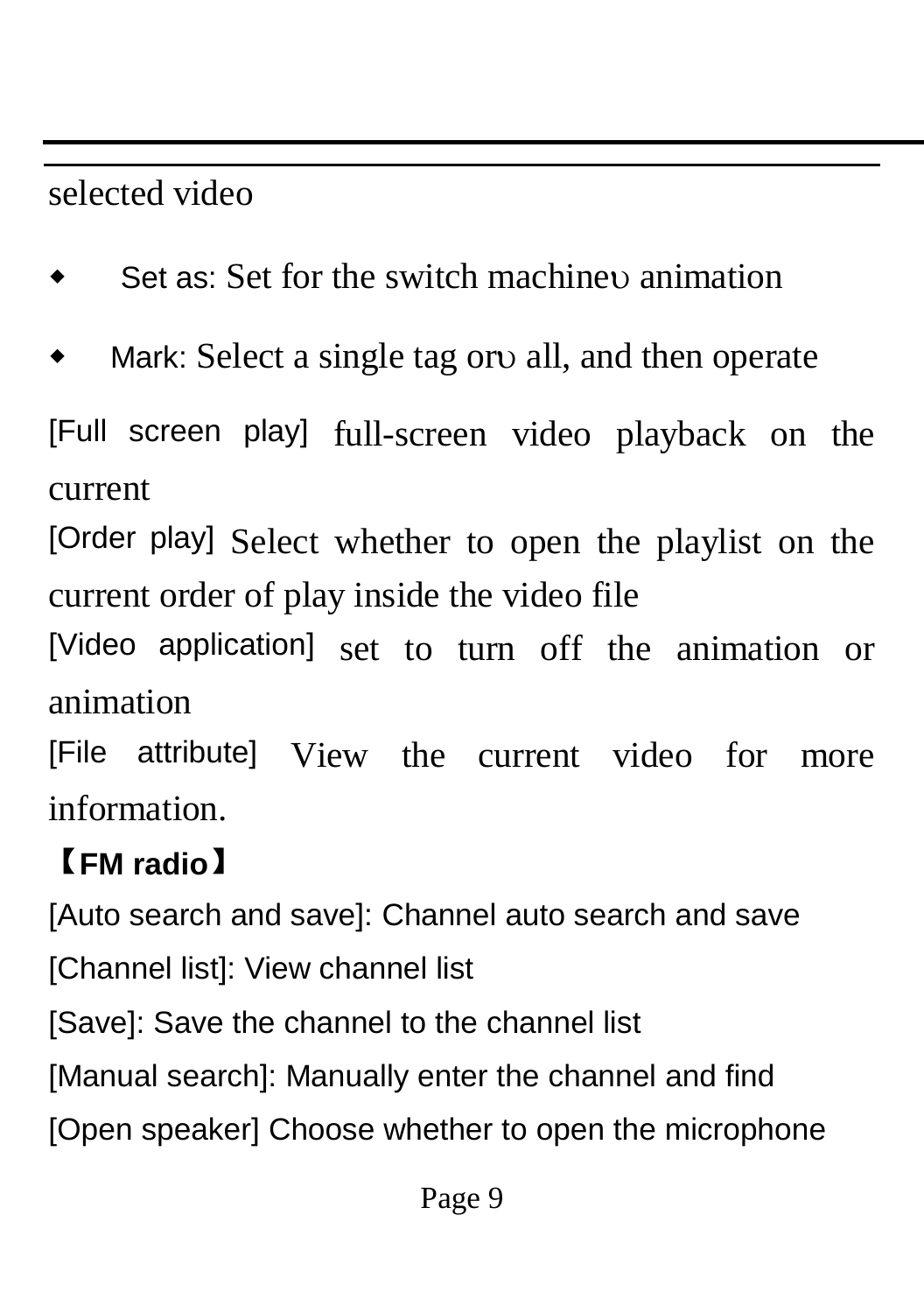[background play] Choose whether to open the Background Play

<span id="page-9-0"></span>[Help]: FM Help

#### **Message**

The Messaging function is a network service. Sending and receiving Text/MMS can only be used if the service is proposed by your network operator.

You can send ordinary Text messages, enhanced Text messages (Text messages containing pictures, ring tones and animation as attachments, EMS for short). The SMS is sent to the Text messages center in the network firstly, and then to the target user. If the receiver's mobile is power off or cannot receive messages, the network will store the message temporarily and the store duration is determined by the user configuration and the service provider. I

The message will be directly stored in the SIM card if the capacity is not full. A blinking icon at the head row of the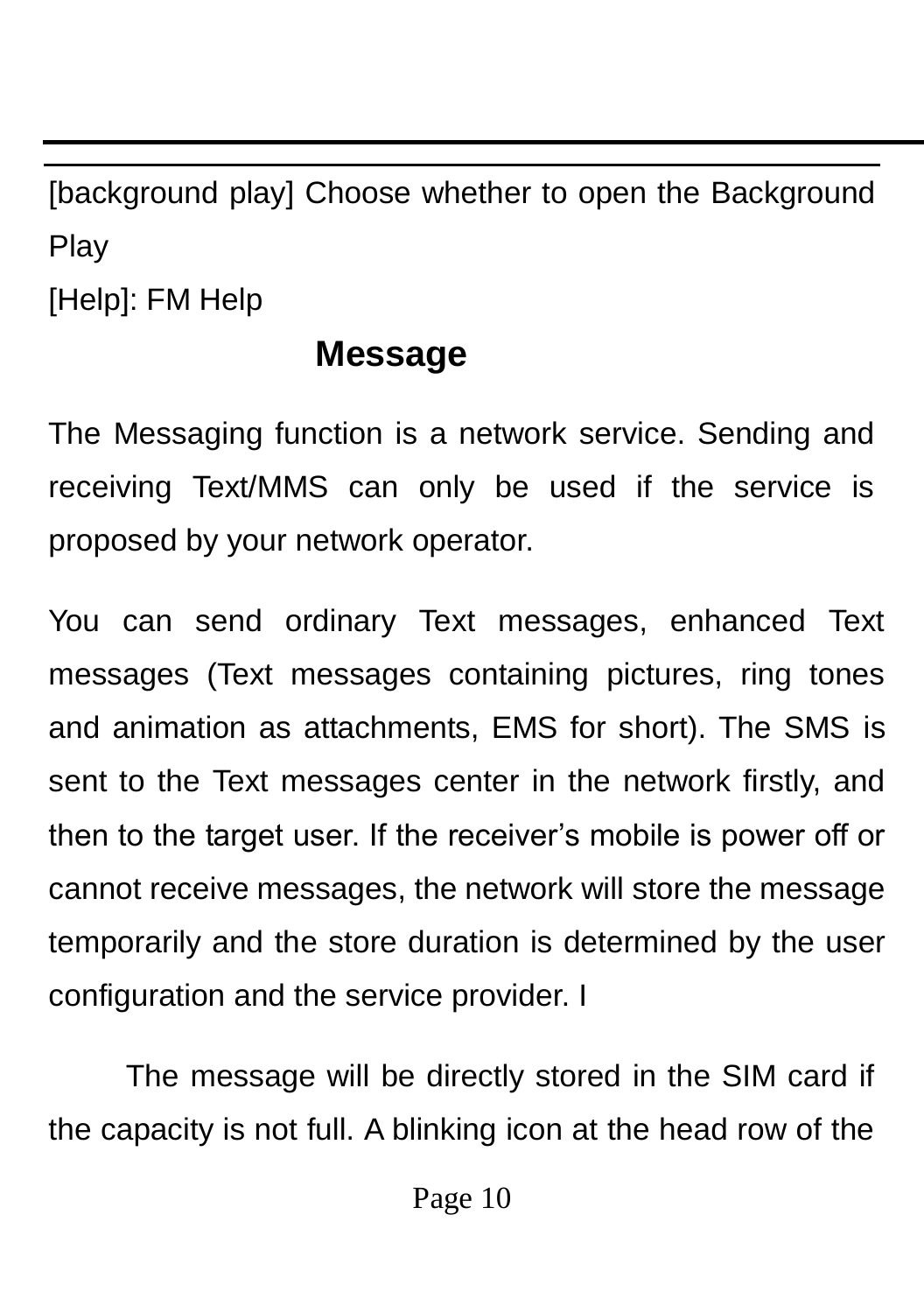main screen will be displayed if the capacity is full. Messages unread

If the Text message has been sent to the receiver, a beep will sound. (If the tone for Text messages and message report are activated).

### **[Write message]**

#### [**New SMS**]

- Send: Enter the appropriate number of the recipient or from the phonebook add
- Insert template: to the content of the message currently being edited into the common language
- Add contact info: Insert the contact person
- Add phiz emoticons into the meaning of the representative
- Save: will save the information to Drafts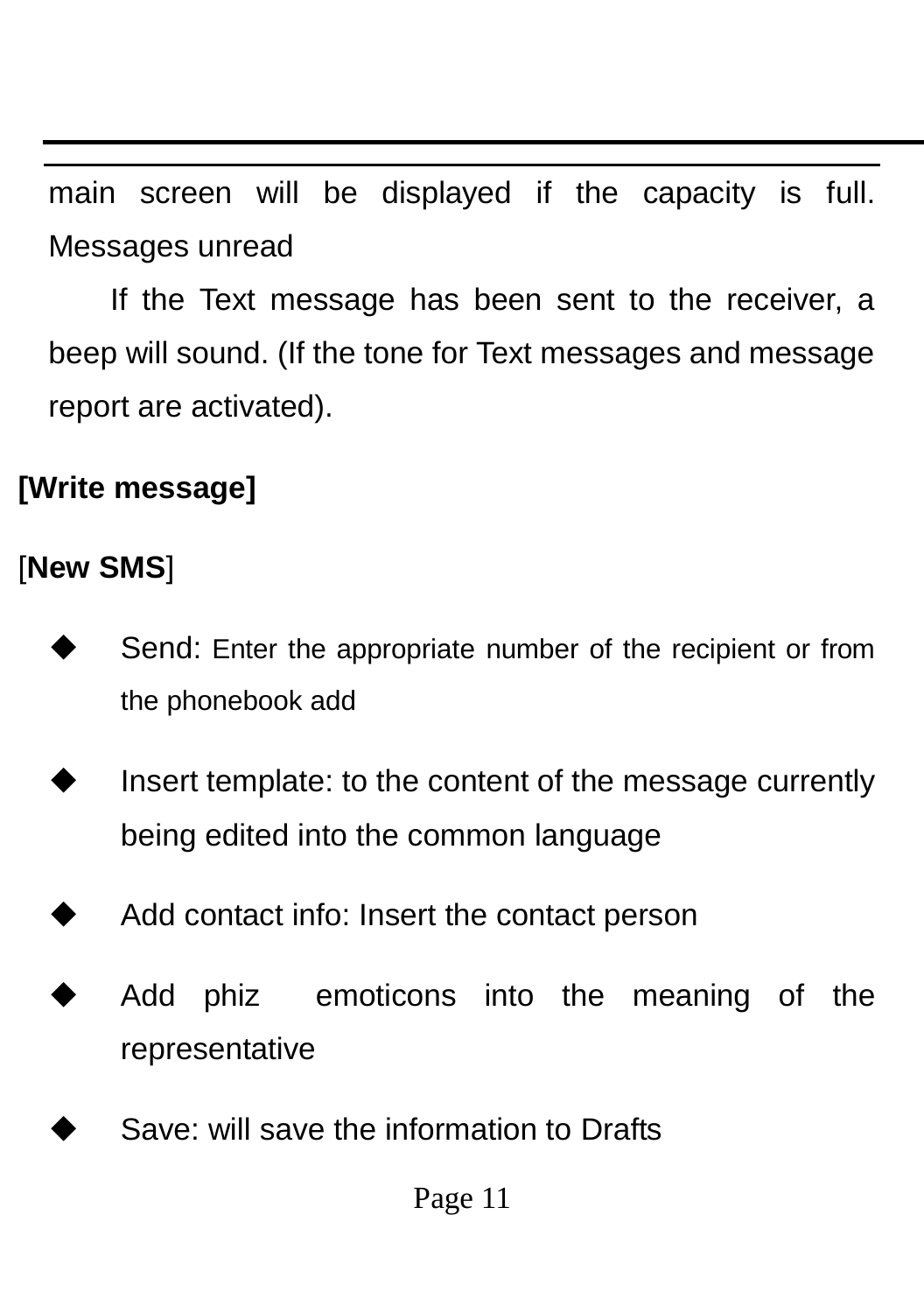#### [**New MMS**]

- Send: send MMS to the receiver
- Add new recipients: Enter the recipient's phone number or e-mail or group
- **Preview: Preview edited MMS content.:**
- Add :Add video/audio/picture to MMS
- Set slide time(1s-600s): set the slide time of MMS
- Save as draft:Save as draft
- Text layout:move the text above or down

### **[Inbox]**:

- Reply: reply to SMS to each other.
- Delete: Delete short message
- Call: choose a voice call or a call to the sender IP calls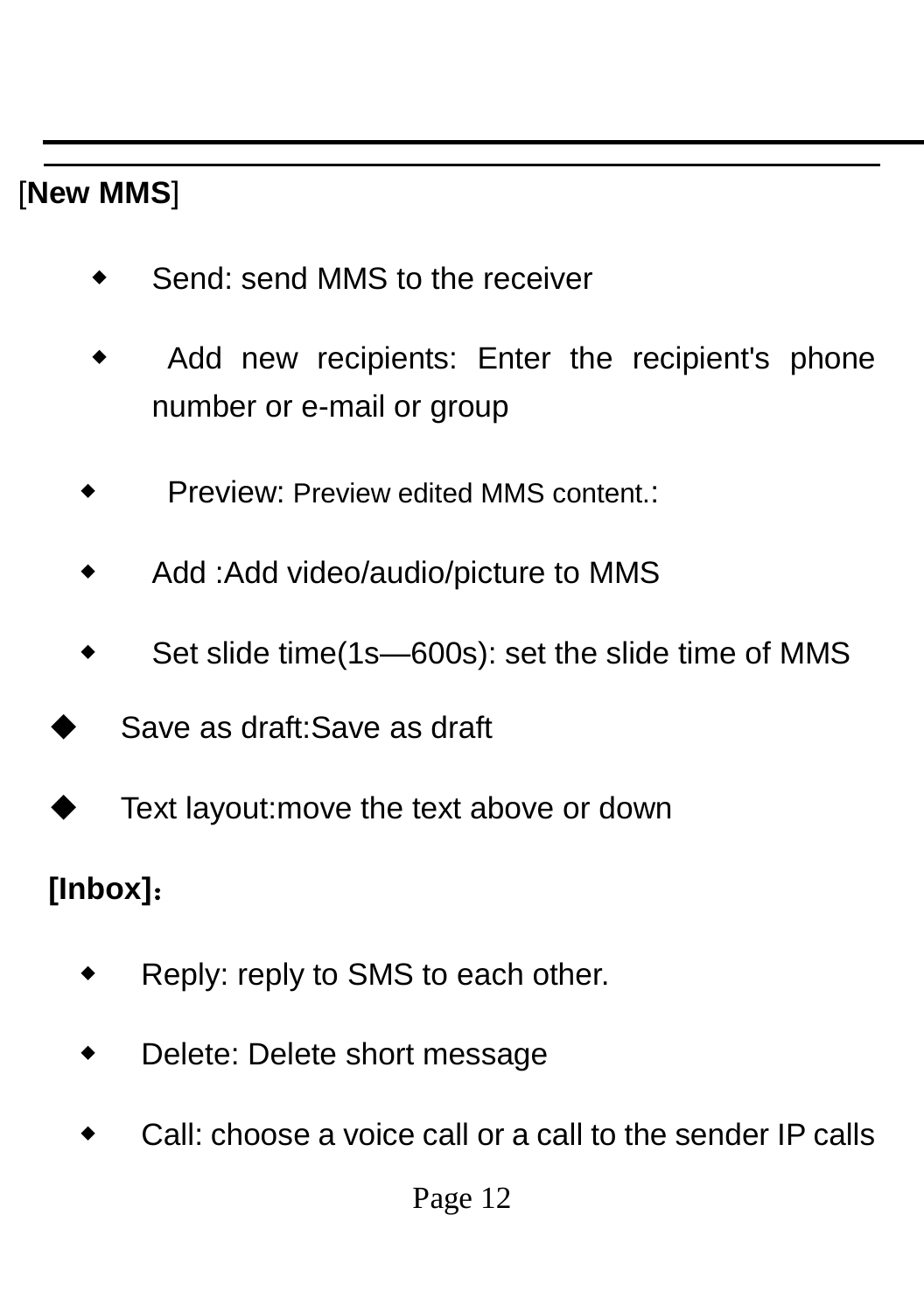- Lock: lock can not be deleted
- Mark: single marker or markers in whole or in text messages stored in SIM1/SIM2, mark or unmark after delete records
- Sort: In accordance with time / contact / theme / message type sort
- Delete repeated number: choose to delete the same number of records.

**[Outbox]**: Reading or processing stored in the Outbox of the SIM card message.

**[Drafts]:** Reading or processing stored in the Drafts of the SIM card message

**[Sentbox]**: read and process the mail stored in the SIM card has been sent information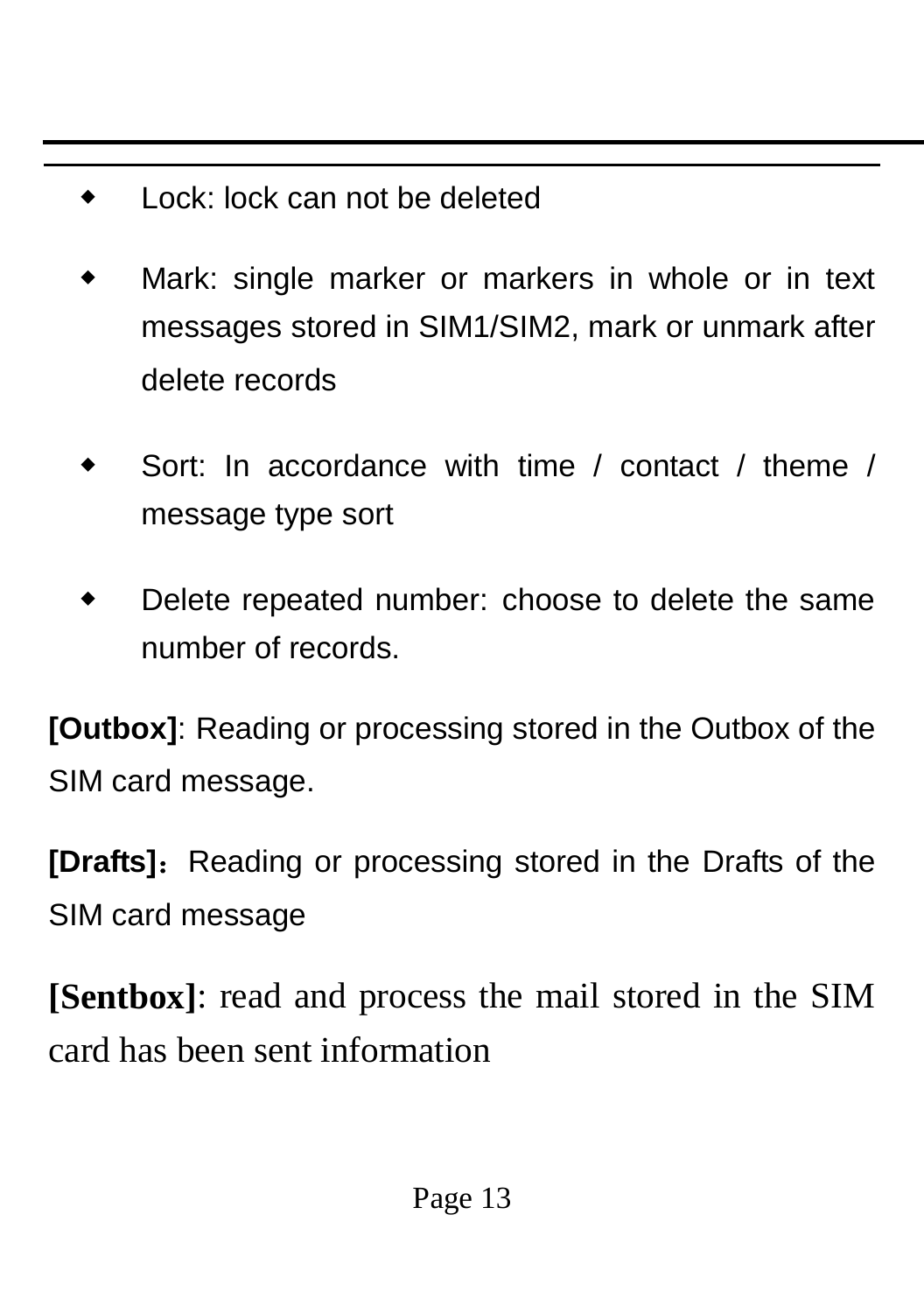# **Tools**

# <span id="page-13-0"></span>**[Alarm]**

This machine has three alarm times available for your settings. Access any time, you can set its status to on / off, ring time, repeat mode, ring tones, alarm clock name, etc.

# **[Bluetooth]:**

[Open bluetooth]: Choose to activate the Bluetooth [Bluetooth visibility] ;Bluetooth visibility set [Paired device] ;Search and paired Bluetooth devices

[My bluetooth name]; Local Bluetooth name

[Storage]; Storage location

[Help]: Help Documentation

**[Calendar]:** Press the left soft key to access the calendar display interface, the first line shows the year, month, and the third line shows the week, the middle section shows the specific date of a month, the last line shows the right and left soft key in the message. Interface in the calendar, press the arrow keys on the date forward one week, press the arrow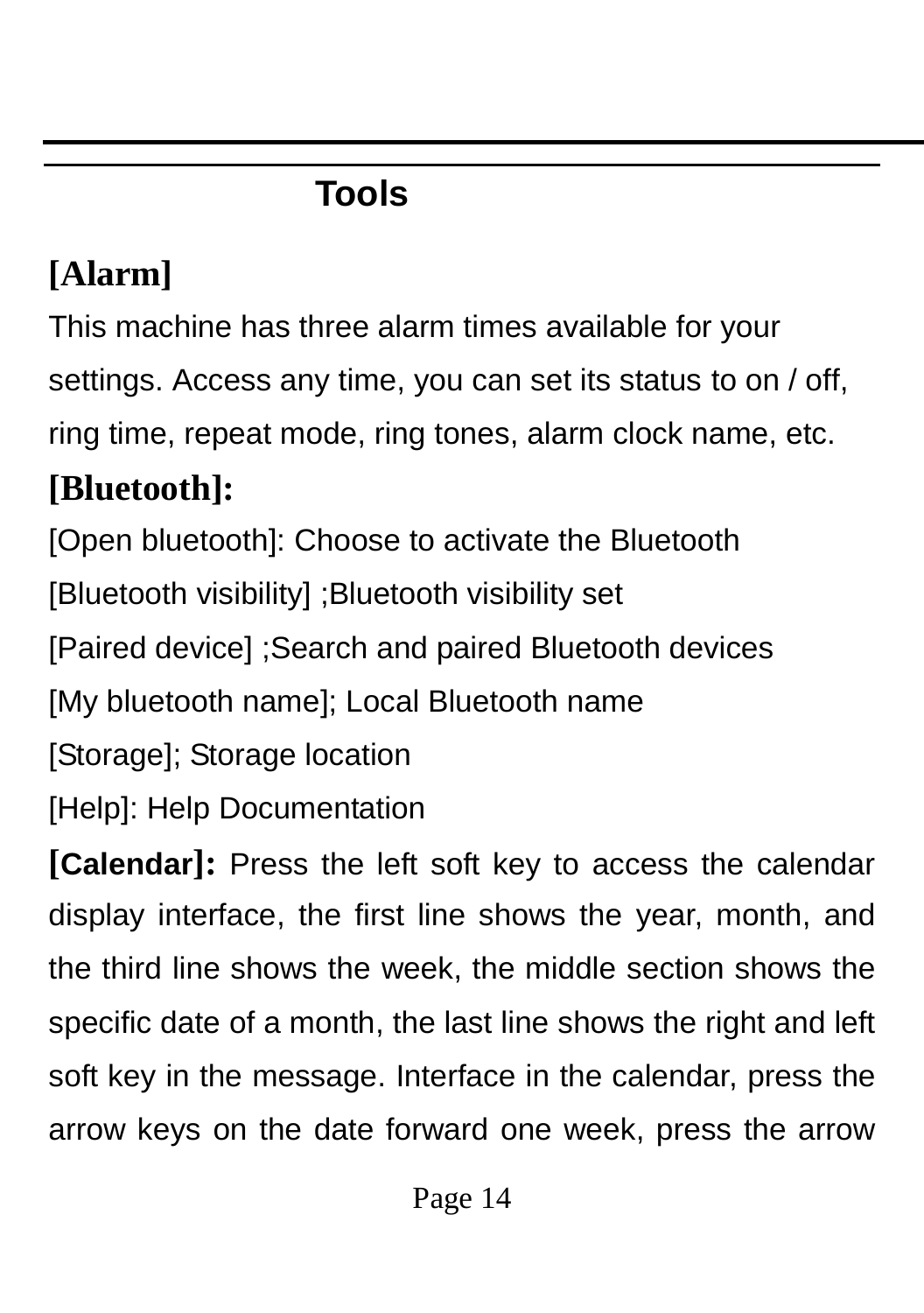keys to move one week after the date, press the left arrow key date forward one day, press the right arrow keys to move the day after the date, select the date to a dark display

[Go to date]: Enter the dates you want to find, the cursor will jump to that date quickly

[Weekly]: the week / month display calendar.

**[Calculator]:** Can be continuously mixed arithmetic, the operation is simple, practical, convenient

**[Torchlight]:** Open or close torchlight.

# **[Recorder]**

[Audition]: hear the currently recording

[Record again]: re-recorded sound recordings of the current

[Delete]: Delete the current recordings

[Send]: Sound recordings sent by BT

<span id="page-14-0"></span>[Record file list]; The memory card inside the recording file list

# **Application**

**【Mini Opera】:** Connect to Mini Opera **【Facebook】:** Connect to Facebook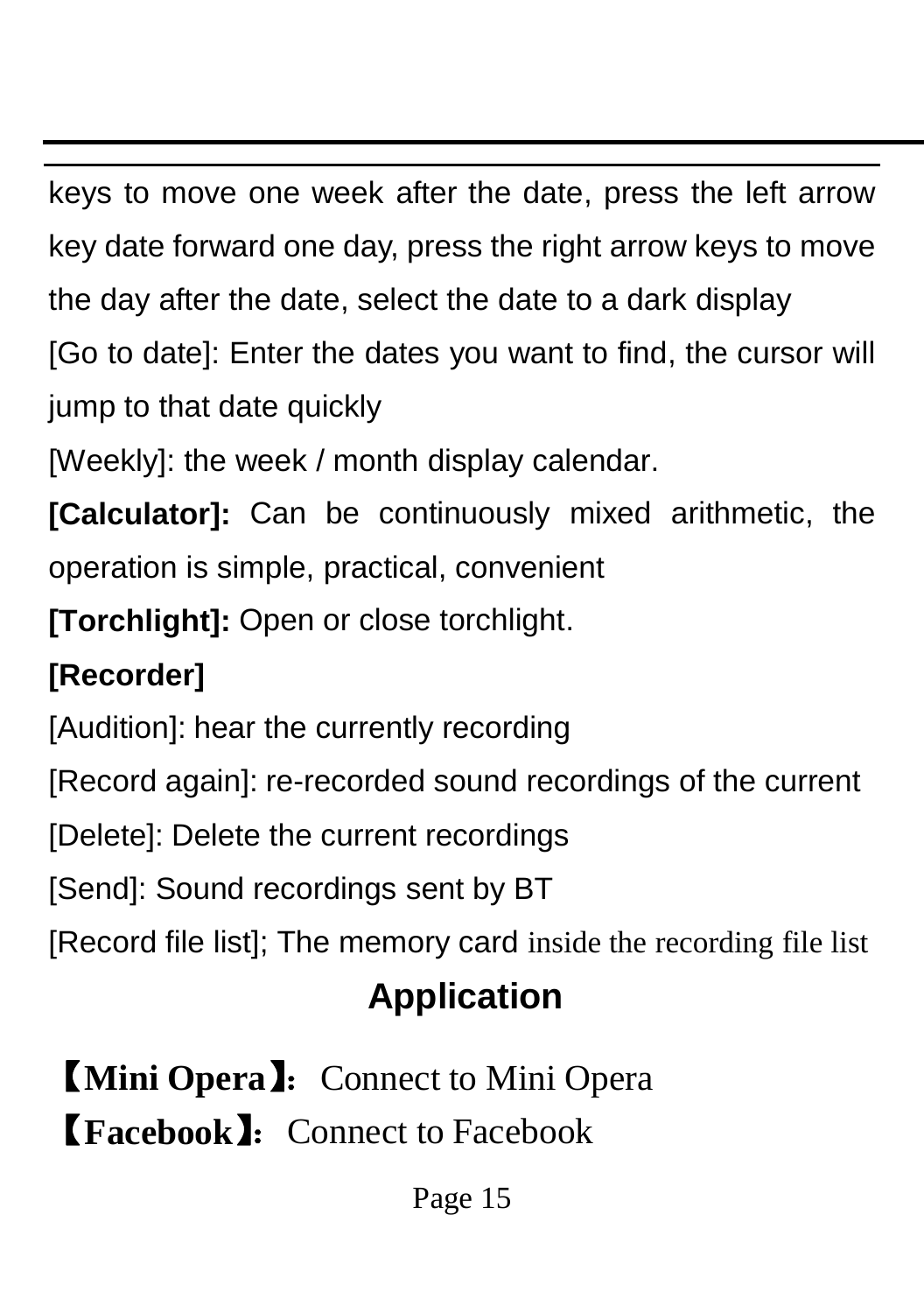# 【**Game**】**:** Provide an interesting game

# 【**Image browser**】

[Change folder] Select a stored phone image folder storage space, this view picture

[Send] send pictures with BT

[Slide play] choose a slide show to view pictures

[Delete] Delete the currently selected image

[Set image as wallpaper]; The currently selected image as wallpaper

[Rename]: the current rename the selected pictures

[Mark]; tag for a single or multiple pictures, and then operate

[Detail]: View the details of the selected pictures

<span id="page-15-0"></span>[Slide settings] Select the slide show effects and delay time

# **File management**

【**MemoryCard**】**:** SD card needs to support T card [New folder]: Create a new folder.

[delete]; delete the specified folder.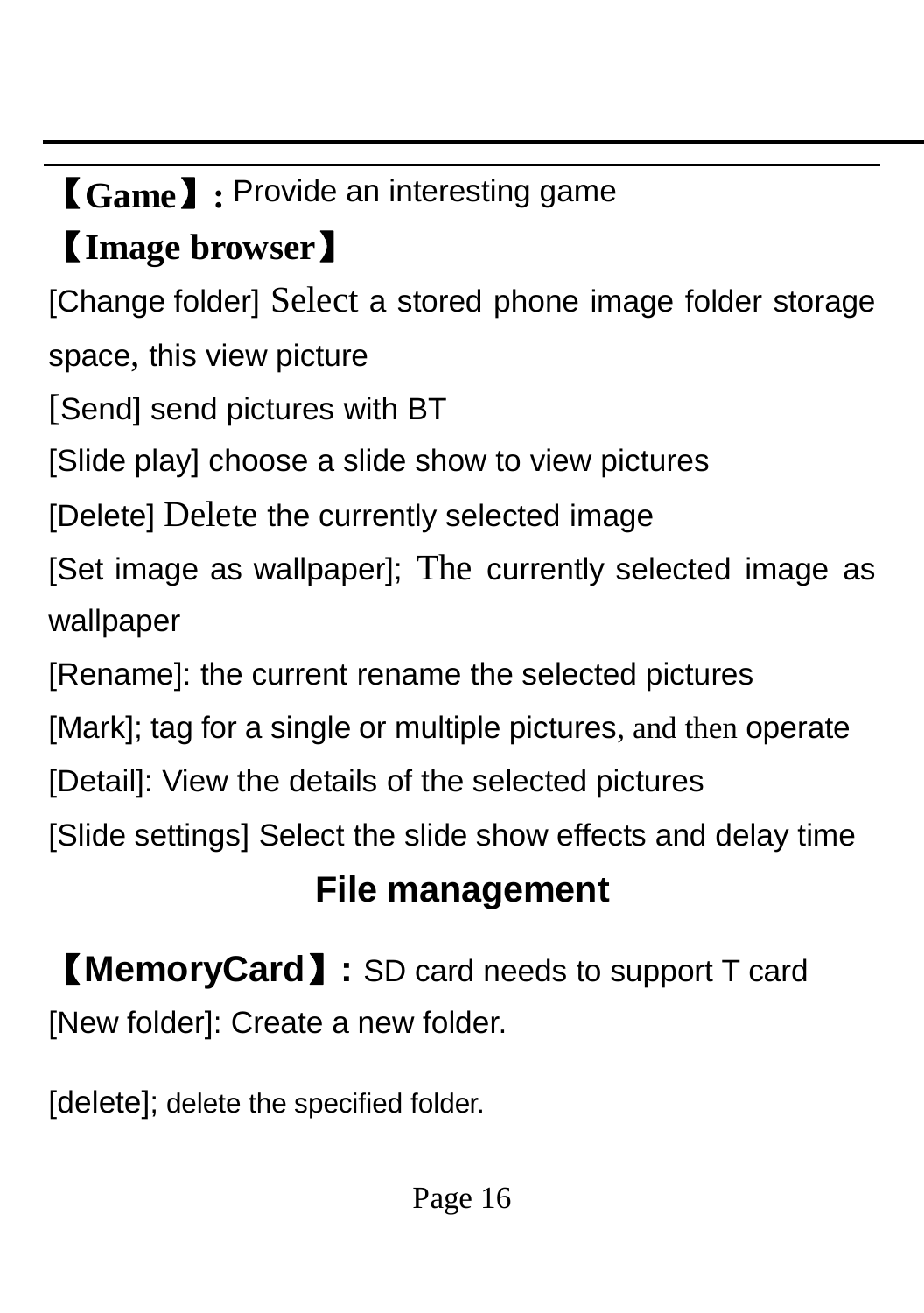[Details] View the folder or file for more information

[Edit] the selected folder or rename the file or copy

[Search] Enter the folder name to find out.

[Sort] By the way you choose to sort the files.

[mark] Select Mark / Unmark single / all

[More]

- Phone memort capacity;:View the phone's capacity
- Memory Card capacity: View the memory card capacity
- Format Phone; format phone memory
- <span id="page-16-0"></span>Format memoryCard; Format memory card

## **Settings**

# 【**Call settings**】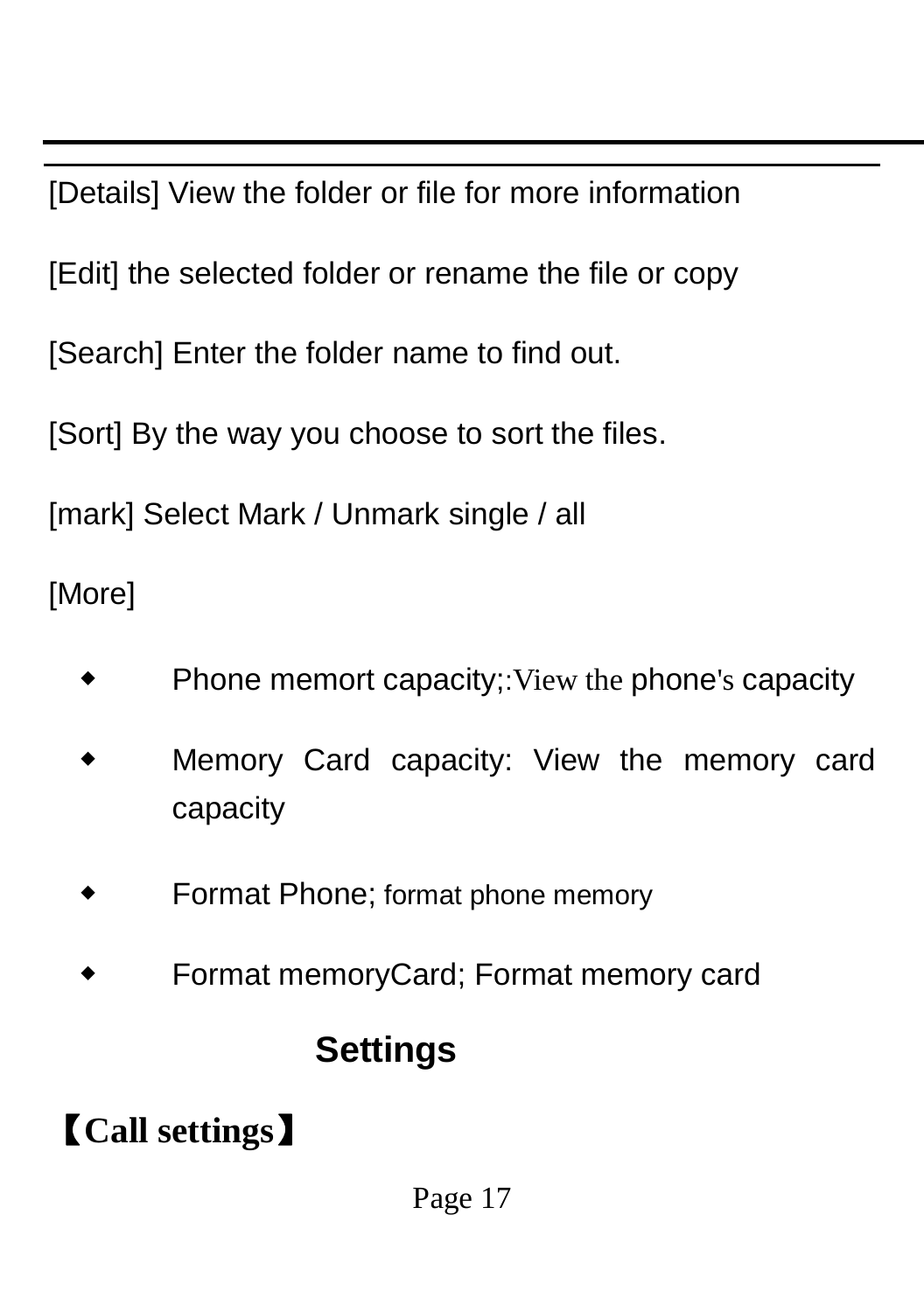## [**Dual-SIM**]

[Standby mode]: Dual SIM standby or standby only SIM1 or SIM2 only

[Reply by original SIM] Reply the call / send SMS / MMS by original SIM

**\* This card is set back Call back function takes precedence over "the main and call card settings"**

[Set SIM name] SIM1 and SIM2 in the card slot to set the display name

[**Network selection**]: A network of SIM1/SIM2 manual or automatic selection

[**Call divert**]: transfer a call, respectively SIM1/SIM2

- Unconditional transfer: Set a forwarding number, for forwarding all calls are
- Divert if busy: set the forwarding number, transfer calls when in busy
- Page 18 Divert if no answer: Set a forwarding number, in case of no response transfer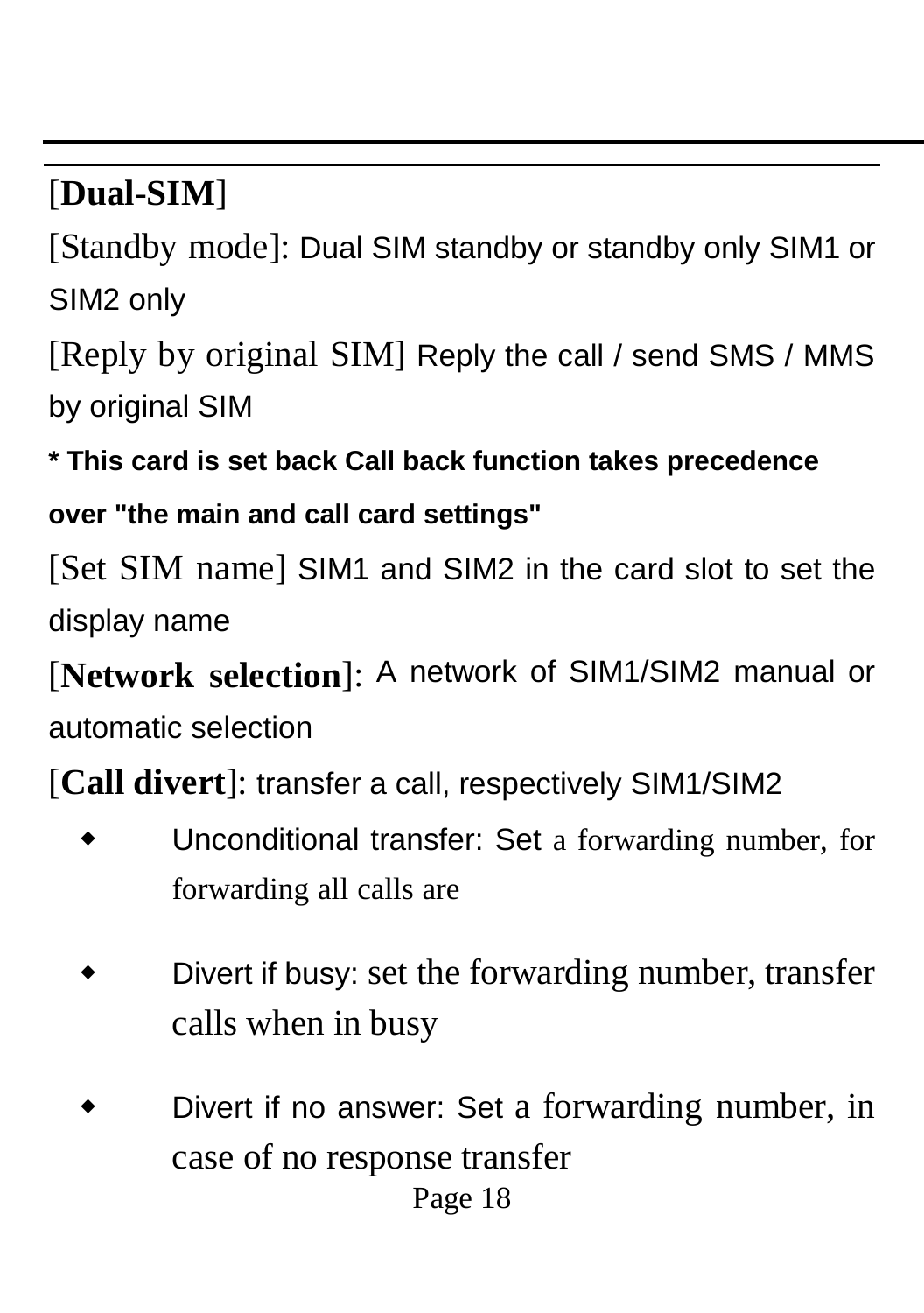- Divery if unreachable: to set the forwarding number in the phone unable to connect the case of transfer
- Cancel all diverts: cancel all of the transfer

[Call barring] respectively SIM1/SIM2 call for restrictions [**Call waiting**] open call waiting, respectively SIM1/SIM2 [Hide ID] respectively SIM1/SIM to hide the machine when the power numbers.

### **\* SIM card, operators need to support**

[**Select line**] select lines respectively SIM1/SIM2

[**Fight mode**] Select the active flight mode

[**Others**]

[IP shortcut key] Select the start of the IP number SIM1 or SIM2

[50 sec voice call alert] Select the open or closed during a voice call has prompted every 50 seconds

[Vibration when connected] Select the phone is turned on or off the tone when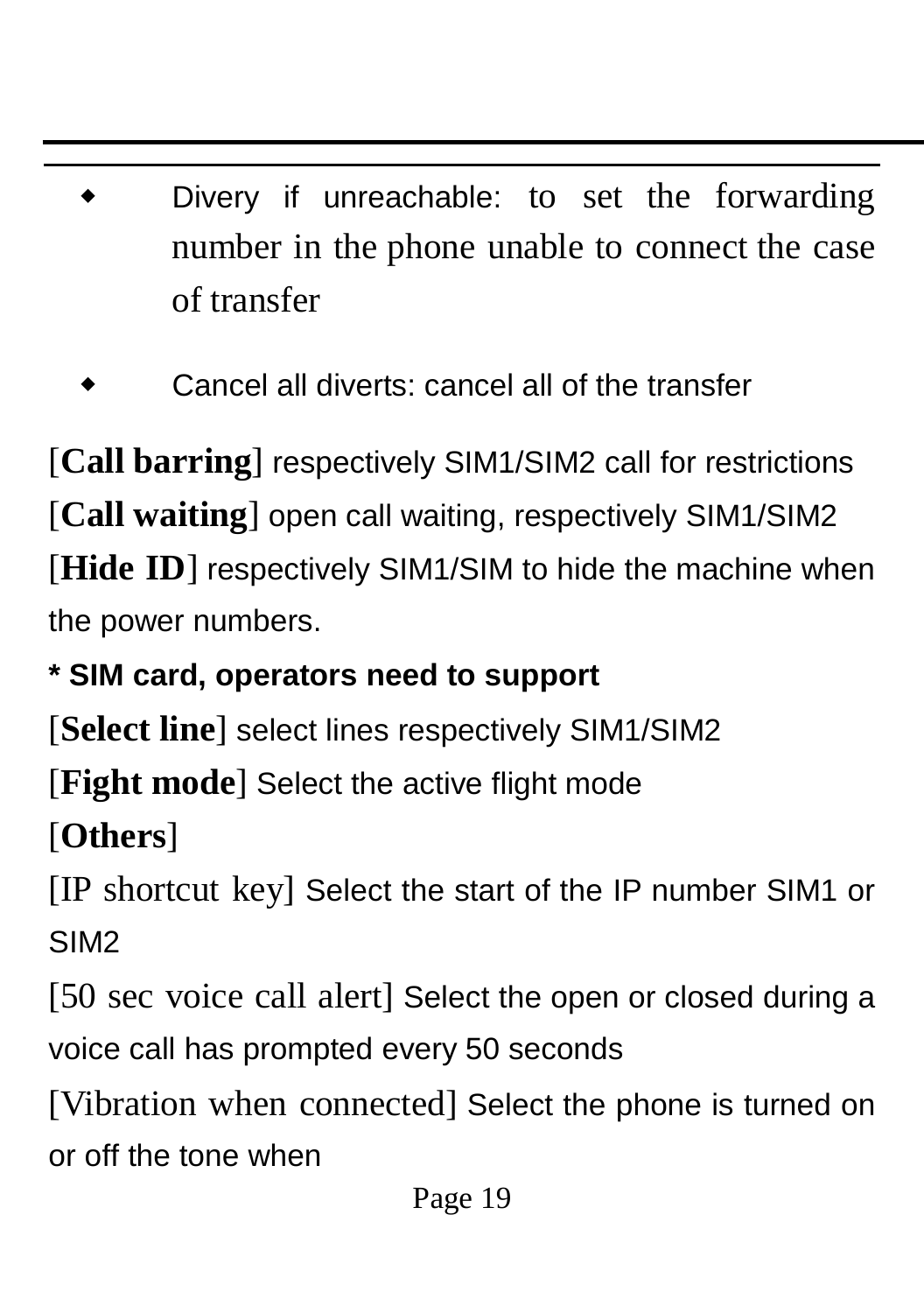[Answer/Reject mode] Select whether to reject messages or return after any key answer

[Auto redial] Select whether to open automatically redial function

# 【**Phone settings**】

[Time & date]

- Set time: set the phone to display the time
- $\blacklozenge$  Set date: set the phone to display the date
- Time format: Set the display time format
- Date display type:Set the date display format

[Select language] Select phone display language. The unit provides both simplified Chinese and English languages.

[Auto power on/off] Set the time and frequency of Automatic Turning

[Slide operation] Set the setting of Slide

[Power management] check the battery's current charge

[Restore factory settings] restore the factory settings

# 【**Display settings**】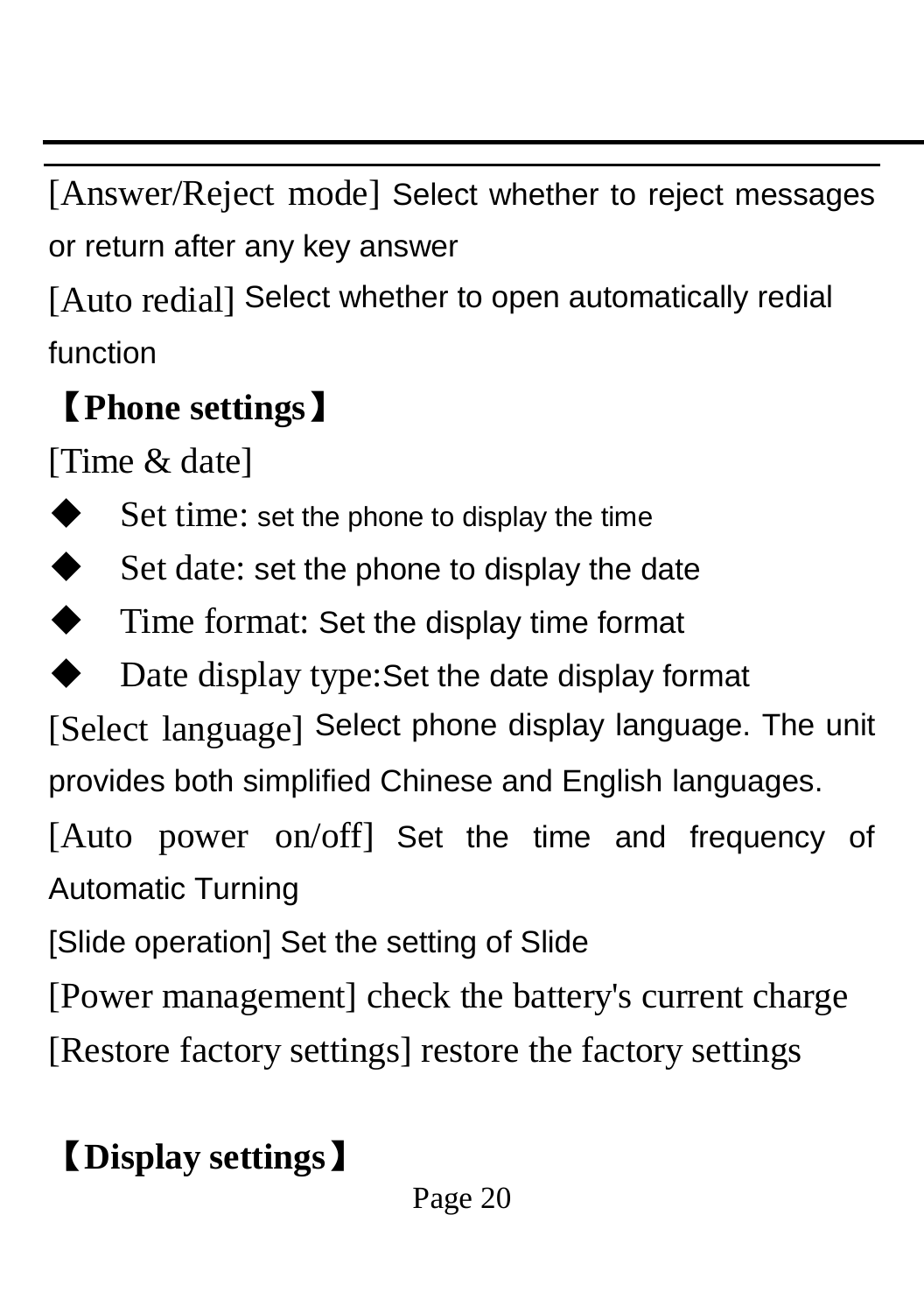[**Wallpaper settings**] Set wallpaper

[**Idle screen style**] Select the standby interface style as the basic style or smart style

[**Idle display settings**] Select whether the standby time /

operator / day schedule / personal terms

[**Contrast**] adjust the screen's backlight brightness

[**Backlight**] Set the screen's backlight time

[**Keypad light**] Set the backlight time key

[**Animation effect**] Set the main menu, special effects / animation startup / shutdown animation / other.

## 【**Security settings**】

[**PIN**] Select open or modify the phone's PIN code [**PIN2**] PIN2 choose to modify the phone code [**Privacy**] set access to enter the password to view functionality. (Including: call log / messages / camera / address book / document management / e-book / calendar schedule / U disk)

[**Power-on password**] Set the need to enter a password to open the boot function of the normal boot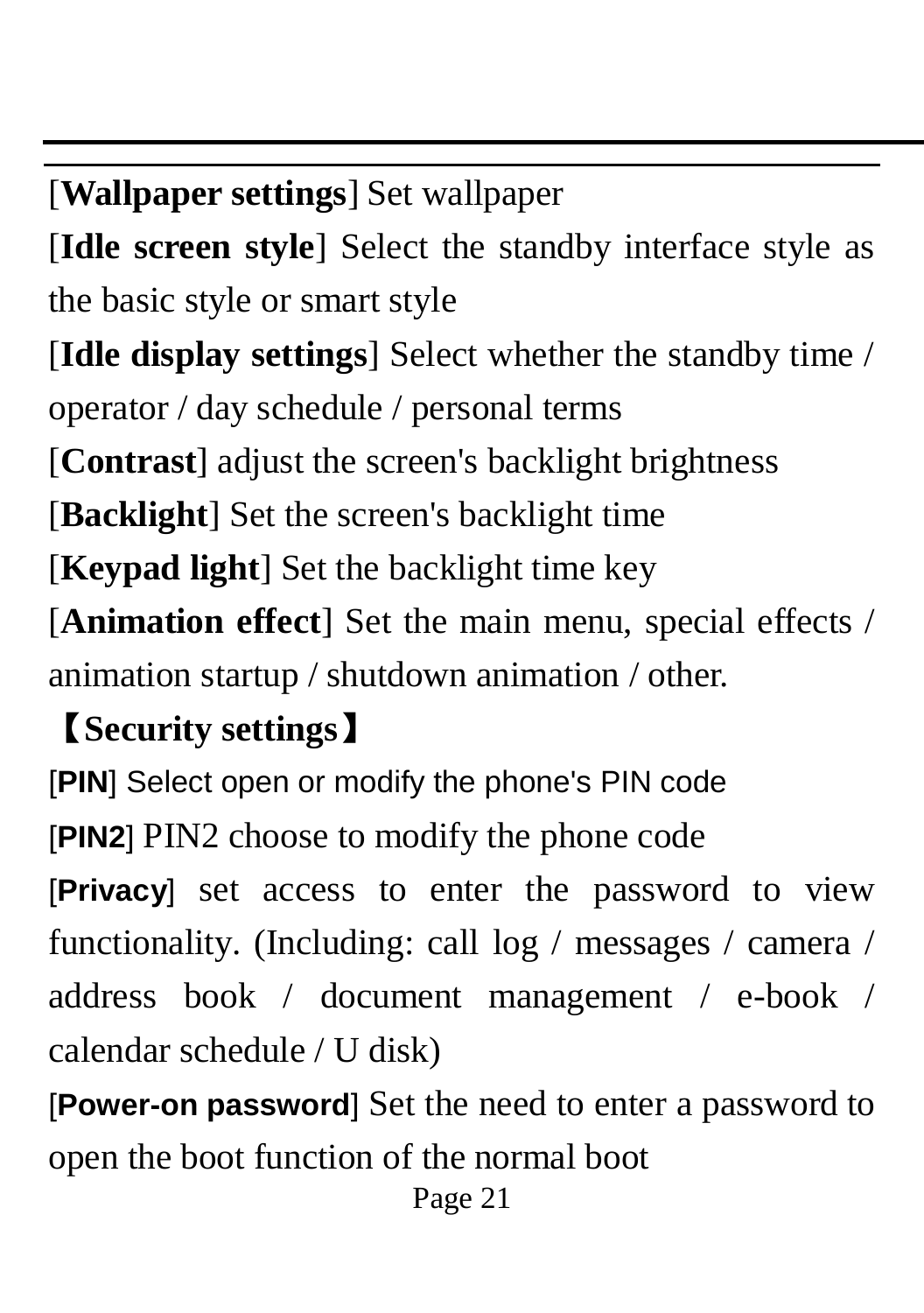【**Profiles**】The phone offers a variety of patterns and make the default settings. When you insert the headset automatically goes into headset mode phone. Enter the conventional model, quiet, vibration mode, bass, treble several vibration modes, you can enter the "Options / Settings" to set the following options

[Activate]: Activate the selected mode

### [**Customize**]: set the selected mode

[Ring settings]

- SIM call ring: set the SIM card of the ringing tone
- SIM MSG ring; set the SIM card message tone
- [Adjust volume]
- ◆ Caller ringtone: set the ringing tone volume
- Message ringtone: ring volume settings information
- **←** Call volume: Set the volume of calls
- ◆ Alarm volume; set the alarm tone
- $\blacklozenge$  Power ring tone: the voice of setting switch

[Call alert] a ring, vibration, quiet, vibration and ringing and

ringing after the first five vibration incoming call alert for you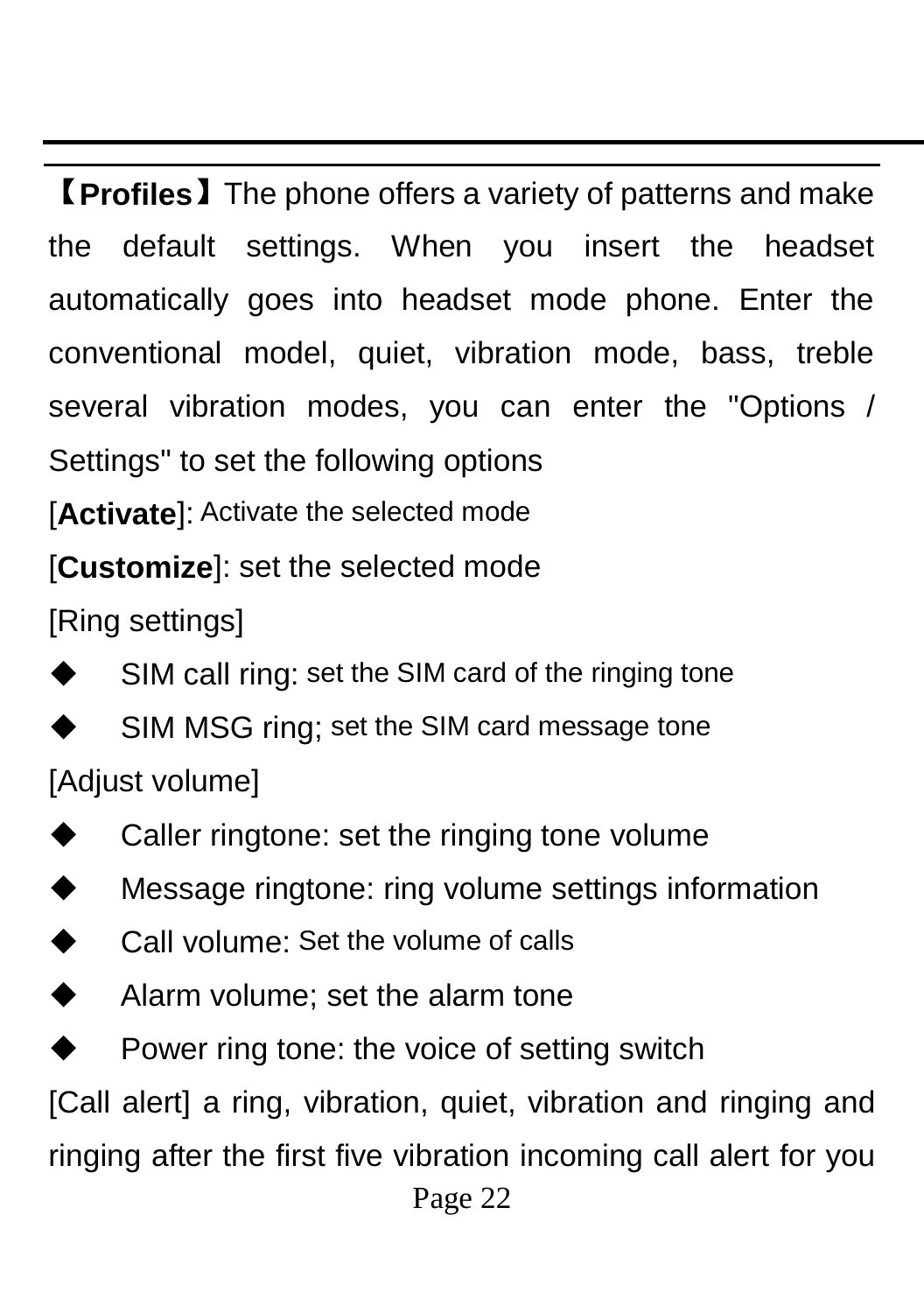#### to choose

[Message alert] a ring, vibration, mute, ringing and message alert vibration four ways for you to choose [Alarm&calendar remind] a ring, vibration, mute, ringing and message alert vibration four ways for you to choose [Key tone] set the key tone of voice [Slide tone] Set the tone of slide [Battery low alert] Set the tone of Battery low [Power on/off tone]: Set the sound is turned off [**Rename**] rename the selected mode

## 【**Connection management**】

[New connection] Create a new Internet account

[Add from list] from the system built-in Internet account to add a new account

[Search] from the current logged on to Internet search to the card account information, which added to the list after the selected

[Delete] Delete the account

[Edit]:edit the account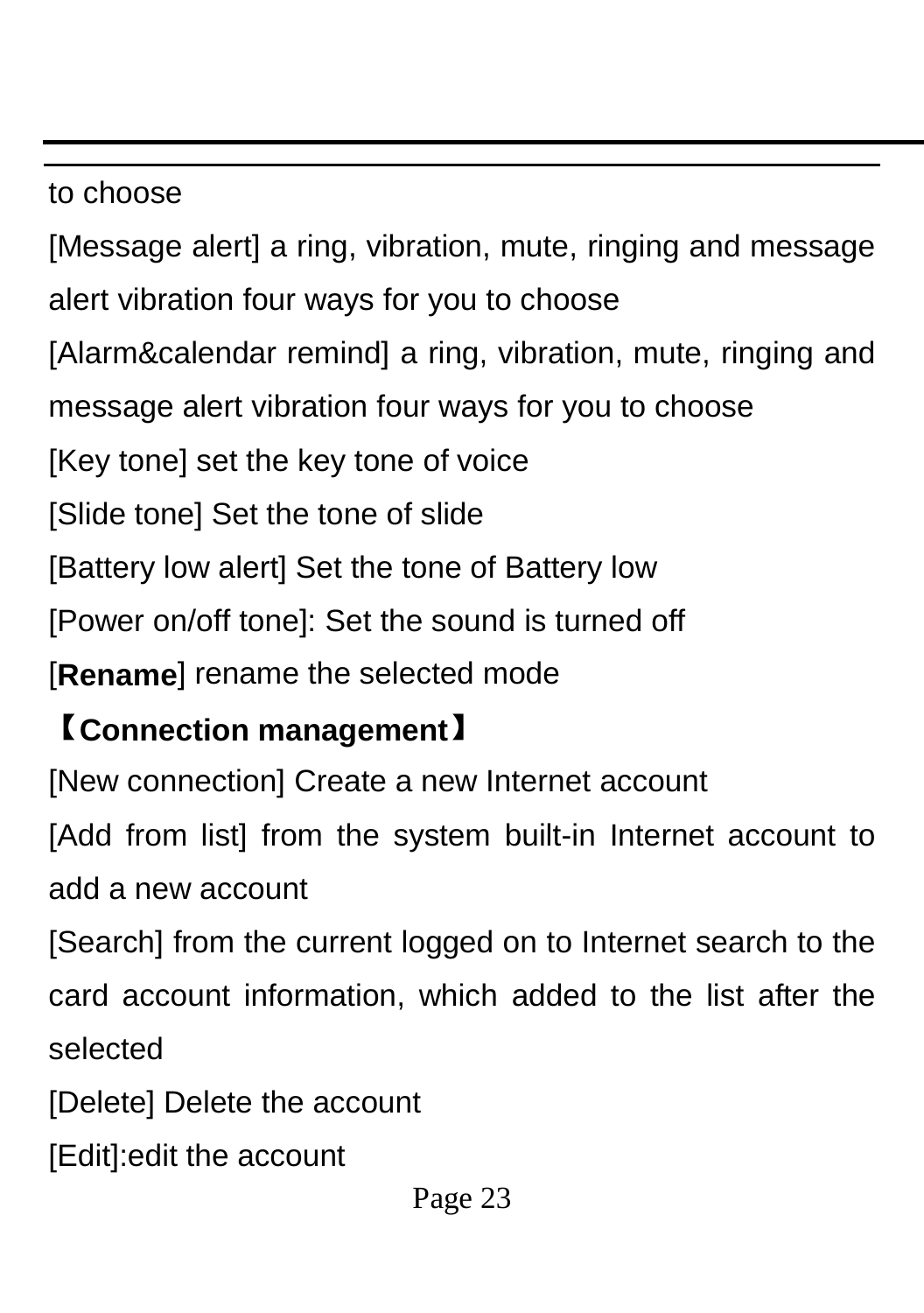#### FCC Statement

1. This device complies with Part 15 of the FCC Rules. Operation is subject to the following two conditions:

(1) This device may not cause harmful interference.

(2) This device must accept any interference received, including interference that may cause undesired operation.

2. Changes or modifications not expressly approved by the party responsible for compliance could void the user's authority to operate the equipment.

#### NOTE:

Page 24 This equipment has been tested and found to comply with the limits for a Class B digital device, pursuant to Part 15 of the FCC Rules. These limits are designed to provide reasonable protection against harmful interference in a residential installation. This equipment generates uses and can radiate radio frequency energy and, if not installed and used in accordance with the instructions, may cause harmful interference to radio communications. However, there is no guarantee that interference will not occur in a particular installation. If this equipment does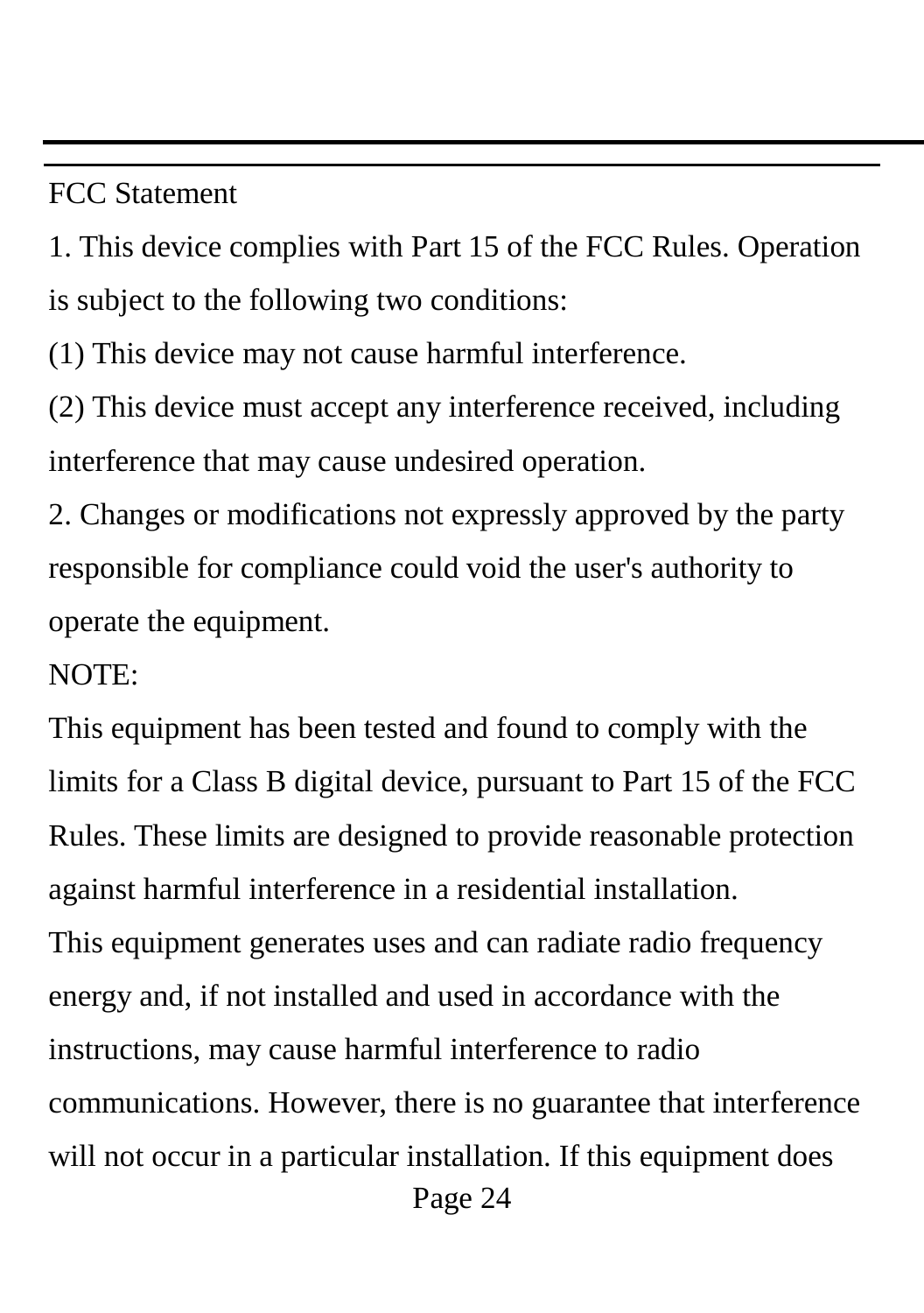cause harmful interference to radio or television reception, which can be determined by turning the equipment off and on, the user is encouraged to try to correct the interference by one or more of the following measures:

Reorient or relocate the receiving antenna.

Increase the separation between the equipment and receiver. Connect the equipment into an outlet on a circuit different from that to which the receiver is connected.

Consult the dealer or an experienced radio/TV technician for help.

#### SAR Information Statement

Page 25 Your wireless phone is a radio transmitter and receiver. It is designed and manufactured not to exceed the emission limits for exposure to radiofrequency (RF) energy set by the Federal Communications Commission of the U.S. Government. These limits are part of comprehensive guidelines and establish permitted levels of RF energy for the general population. The guidelines are based on standards that were developed by independent scientific organizations through periodic and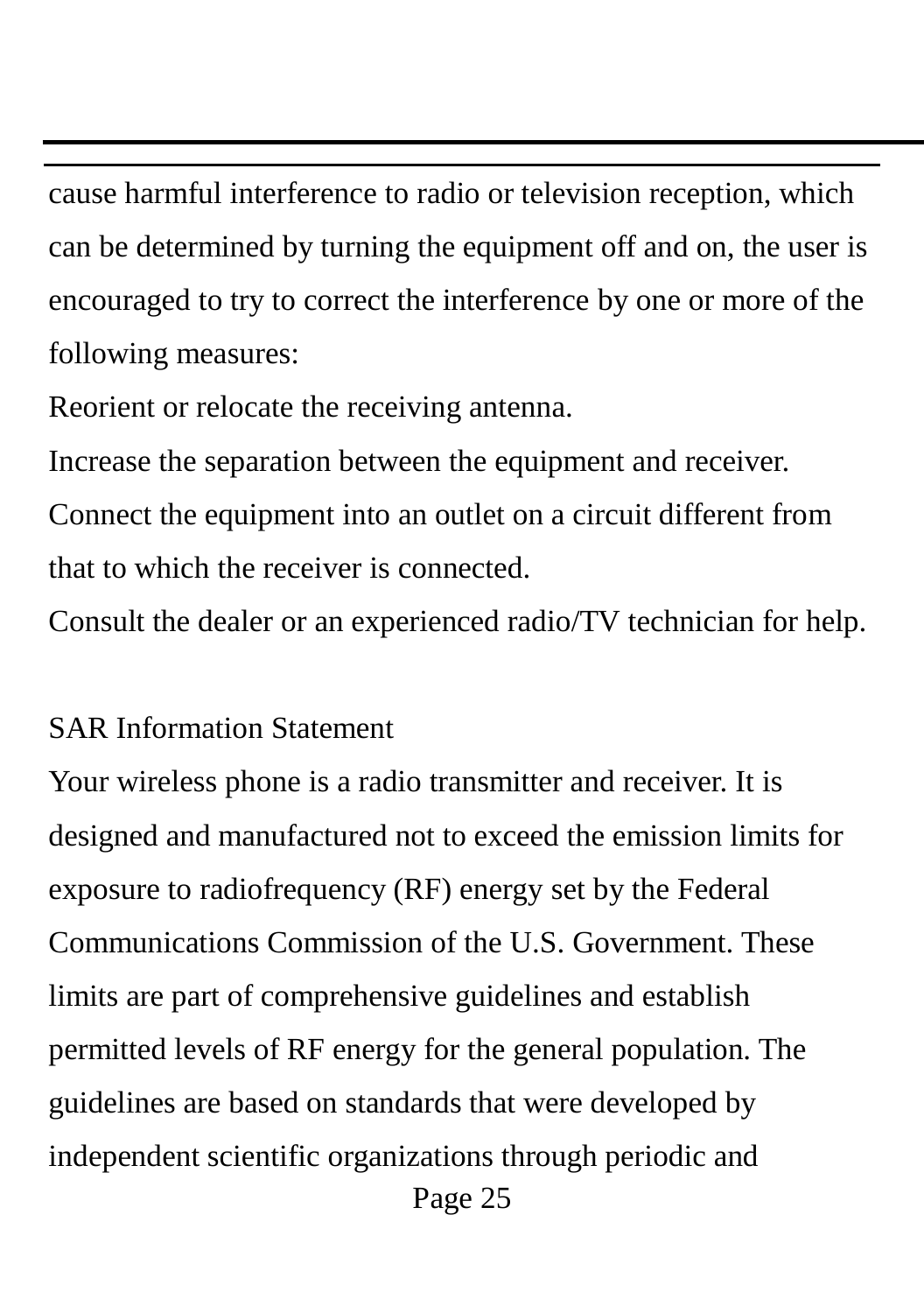Page 26 thorough evaluation of scientific studies. The standards include a substantial safety margin designed to assure the safety of all persons, regardless of age and health. The exposure standard for wireless mobile phones employs a unit of measurement known as the Specific Absorption Rate, or SAR. The SAR limit set by the FCC is 1.6 W/kg. \* Tests for SAR are conducted with the phone transmitting at its highest certified power level in all tested frequency bands. Although the SAR is determined at the highest certified power level, the actual SAR level of the phone while operating can be well below the maximum value. This is because the phone is designed to operate at multiple power levels so as to use only the power required to reach the network. In general, the closer you are to a wireless base station antenna, the lower the power output. Before a phone model is available for sale to the public, it must be tested and certified to the FCC that it does not exceed the limit established by the government adopted requirement for safe exposure. The tests are performed in positions and locations (e.g., at the ear and worn on the body) as required by the FCC for each model. The highest SAR value for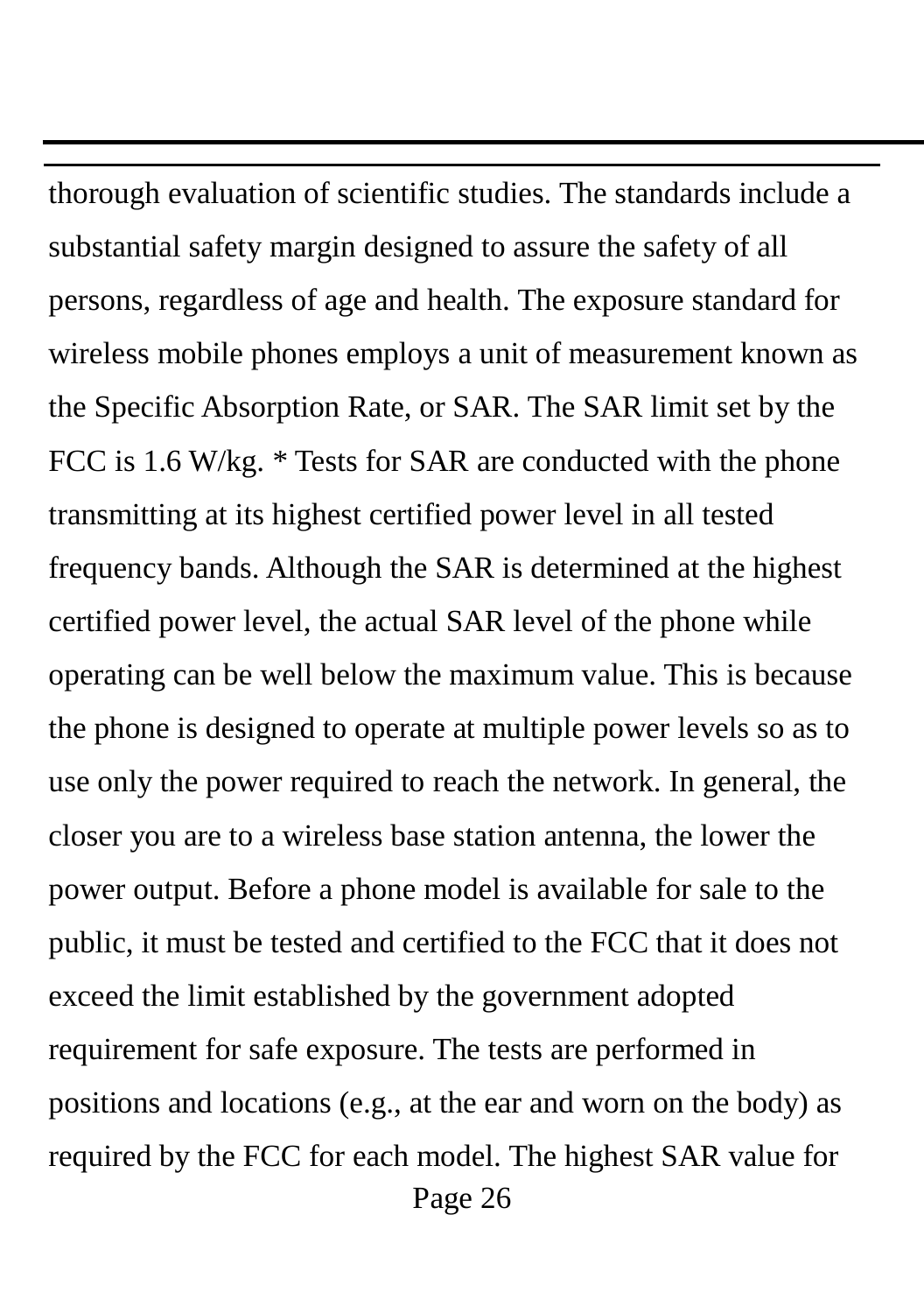Page 27 this model phone when tested for use at the ear is 0.851W/Kg and when worn on the body, as described in this user guide, is 0.264W/Kg(Body-worn measurements differ among phone models, depending upon available accessories and FCC requirements). While there may be differences between the SAR levels of various phones and at various positions, they all meet the government requirement for safe exposure. The FCC has granted an Equipment Authorization for this model phone with all reported SAR levels evaluated as in compliance with the FCC RF exposure guidelines. SAR information on this model phone is on file with the FCC and can be found under the Display Grant section of http://www.fcc.gov/ oet/fccid after searching on FCC ID:2AC7ISOLE-R450 Additional information on Specific Absorption Rates (SAR) can be found on the Cellular Telecommunications Industry Asso-ciation (CTIA) web-site at http://www.wow-com.com. \* In the United States and Canada, the SAR limit for mobile phones used by the public is 1.6 watts/kg (W/kg) averaged over one gram of tissue. The standard incorporates a sub-stantial margin of safety to give additional